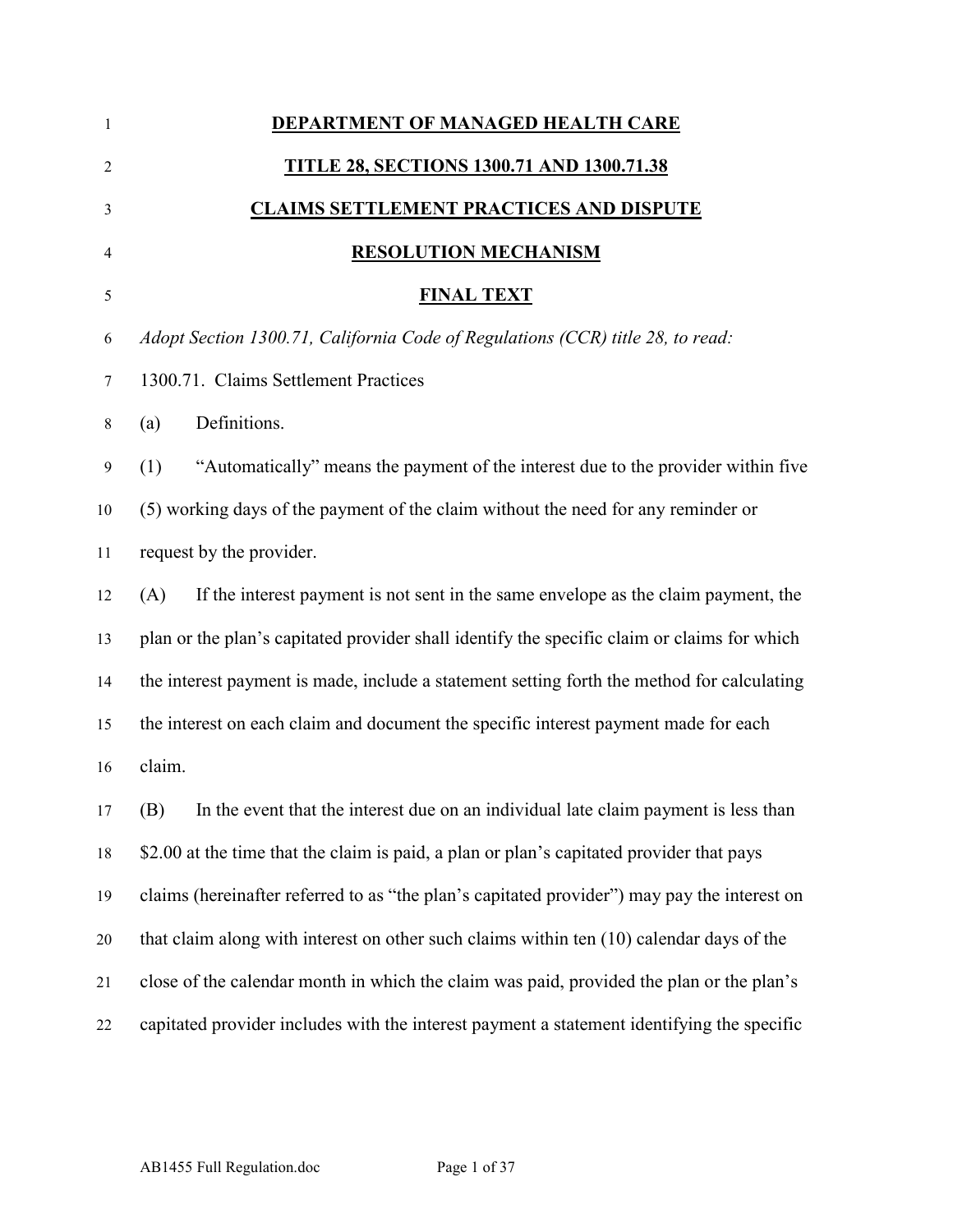| $\mathbf{1}$     |       | claims for which the interest is paid, setting forth the method for calculating interest on |
|------------------|-------|---------------------------------------------------------------------------------------------|
| $\overline{2}$   |       | each claim and documenting the specific interest payment made for each claim.               |
| $\mathfrak{Z}$   | (2)   | "Complete claim" means a claim or portion thereof, if separable, including                  |
| $\overline{4}$   |       | attachments and supplemental information or documentation, which provides:                  |
| $\sqrt{5}$       |       | "reasonably relevant information" as defined by section $(a)(10)$ , "information necessary  |
| 6                |       | to determine payer liability" as defined in section $(a)(11$ and:                           |
| $\tau$           | (A)   | For emergency services and care provider claims as defined by section 1371.35(j):           |
| $\,8\,$          | (i)   | the information specified in section 1371.35(c) of the Health and Safety Code;              |
| $\boldsymbol{9}$ | and   |                                                                                             |
| 10               | (ii)  | any state-designated data requirements included in statutes or regulations.                 |
| 11               | (B)   | For institutional providers:                                                                |
| 12               | (i)   | the completed UB 92 data set or its successor format adopted by the National                |
| 13               |       | Uniform Billing Committee (NUBC), submitted on the designated paper or electronic           |
| 14               |       | format as adopted by the NUBC;                                                              |
| 15               | (ii)  | entries stated as mandatory by NUBC and required by federal statute and                     |
| 16               |       | regulations; and                                                                            |
| 17               |       | (iii) any state-designated data requirements included in statutes or regulations.           |
| 18               | (C)   | For dentists and other professionals providing dental services:                             |
| 19               | (i)   | the form and data set approved by the American Dental Association;                          |
| 20               | (ii)  | Current Dental Terminology (CDT) codes and modifiers; and                                   |
| 21               | (iii) | any state-designated data requirements included in statutes or regulations.                 |
| 22               | (D)   | For physicians and other professional providers:                                            |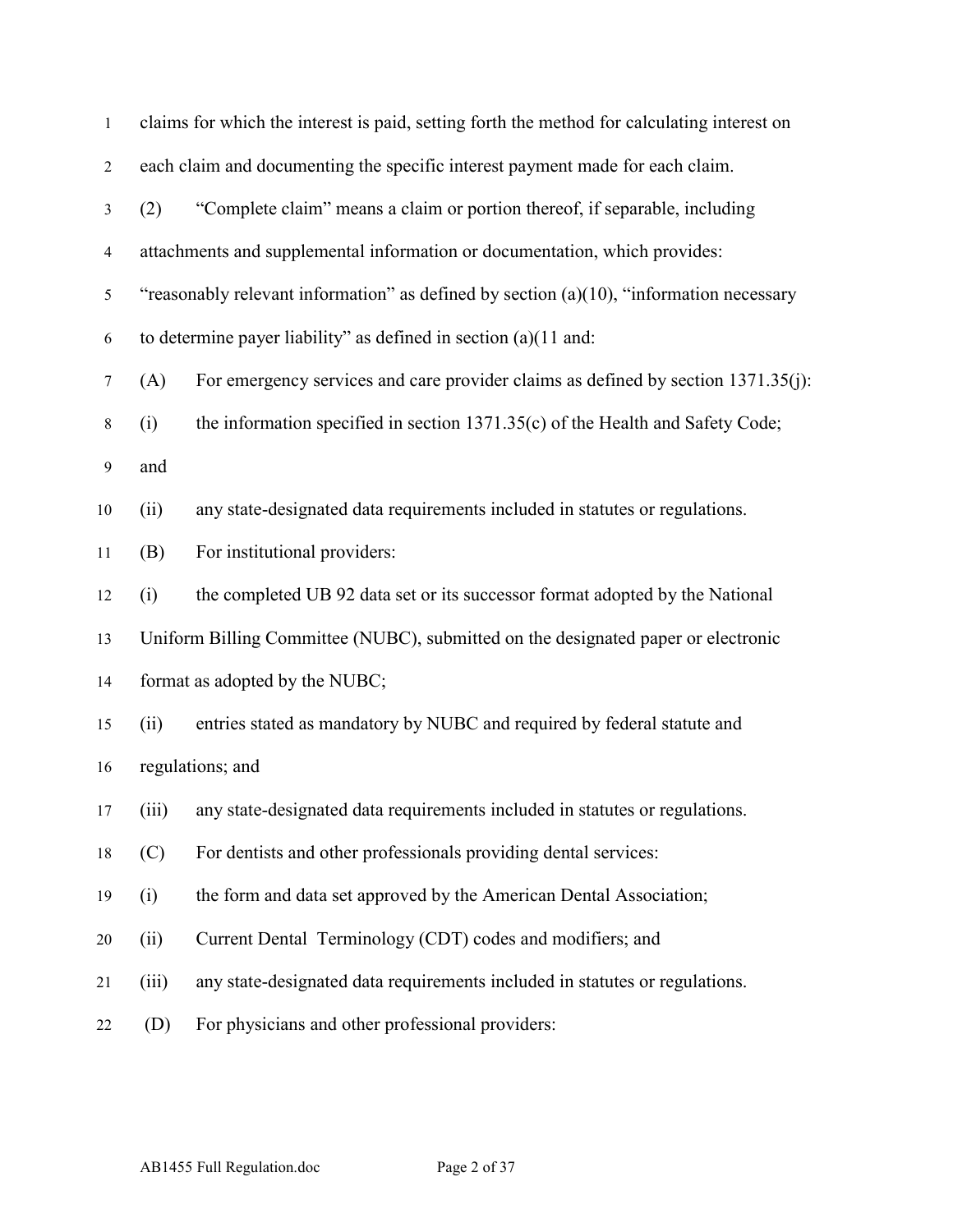| $\mathbf{1}$   | (i)   | the Centers for Medicare and Medicaid Services (CMS) Form 1500 or its                    |
|----------------|-------|------------------------------------------------------------------------------------------|
| $\overline{c}$ |       | successor adopted by the National Uniform Claim Committee (NUCC) submitted on the        |
| 3              |       | designated paper or electronic format;                                                   |
| 4              | (ii)  | Current Procedural Terminology (CPT) codes and modifiers and International               |
| 5              |       | Classification of Diseases (ICD-9CM) codes;                                              |
| 6              | (iii) | entries stated as mandatory by NUCC and required by federal statute and                  |
| 7              |       | regulations; and                                                                         |
| $8\,$          | (iv)  | any state-designated data requirements included in statutes or regulations.              |
| 9              | (E)   | For pharmacists:                                                                         |
| 10             | (i)   | a universal claim form and data set approved by the National                             |
| 11             |       | Council on Prescription Drug Programs; and                                               |
| 12             | (ii)  | any state-designated data requirements included in statutes or regulations.              |
| 13             | (F)   | For providers not otherwise specified in these regulations:                              |
| 14             | (i)   | A properly completed paper or electronic billing instrument submitted in                 |
| 15             |       | accordance with the plan's or the plan's capitated provider's reasonable specifications; |
| 16             | and   |                                                                                          |
| 17             | (ii)  | any state-designated data requirements included in statutes or regulations.              |
| 18             | (3)   | "Reimbursement of a Claim" means:                                                        |
| 19             | (A)   | For contracted providers with a written contract, including in-network point-of-         |
| $20\,$         |       | service (POS) and preferred provider organizations (PPO): the agreed upon contract rate; |
| 21             | (B)   | For contracted providers without a written contract and non-contracted                   |
| 22             |       | providers, except those providing services described in paragraph (C) below: the payment |
| 23             |       | of the reasonable and customary value for the health care services rendered based upon   |
|                |       |                                                                                          |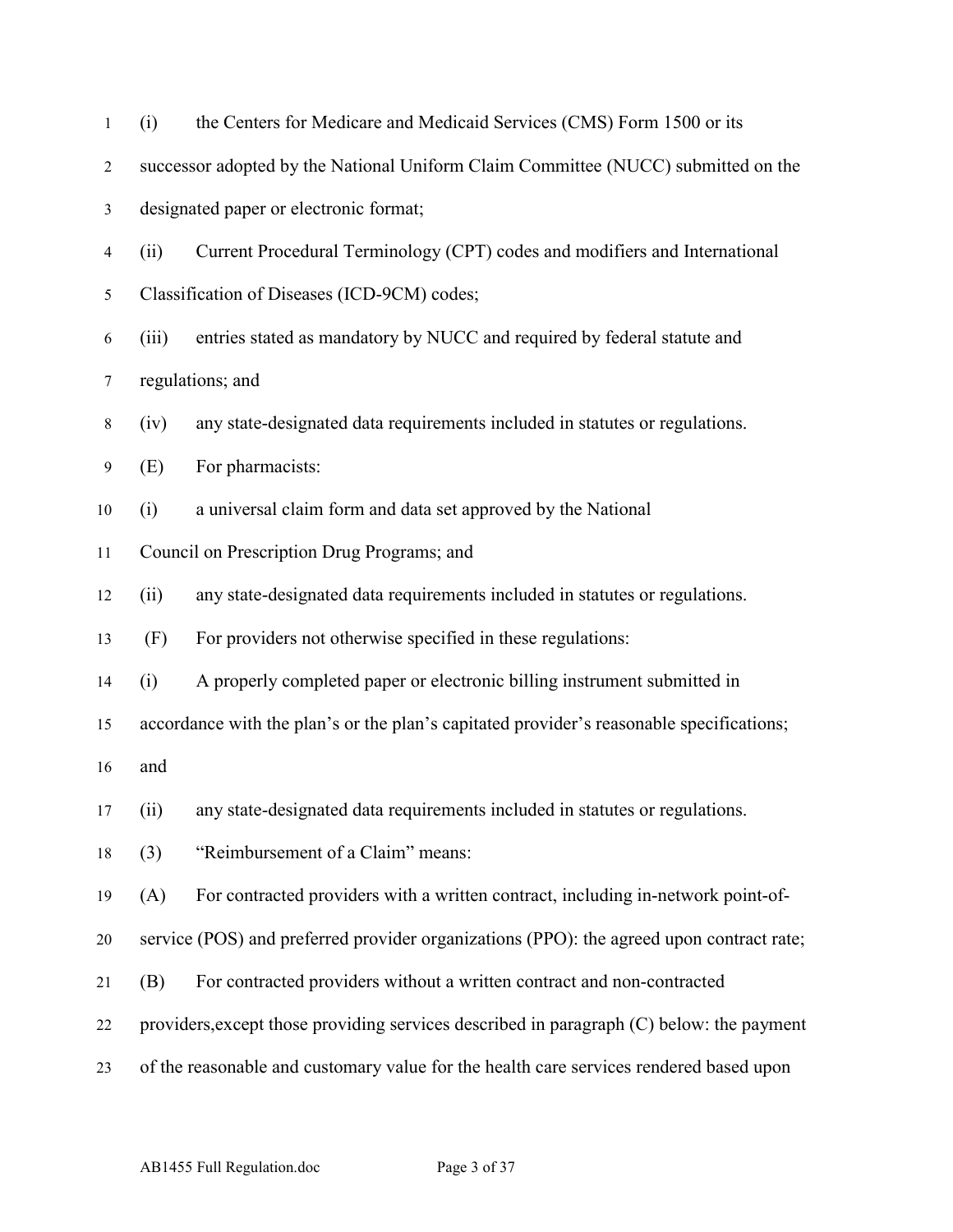| $\mathbf{1}$     | statistically credible information that is updated at least annually and takes into              |
|------------------|--------------------------------------------------------------------------------------------------|
| $\overline{2}$   | consideration: (1) the provider's training, qualifications, and length of time in practice; (ii) |
| $\mathfrak{Z}$   | the nature of the services provided; (iii) the fees usually charged by the provider; (iv)        |
| $\overline{4}$   | prevailing provider rates charged in the general geographic area in which the services           |
| $\mathfrak s$    | were rendered; (v) other aspects of the economics of the medical provider's practice that        |
| 6                | are relevant; and (vi) any unusual circumstances in the case; and                                |
| $\boldsymbol{7}$ | For non-emergency services provided by non-contracted providers to PPO and<br>(C)                |
| $\,8\,$          | POS enrollees: the amount set forth in the enrollee's Evidence of Coverage.                      |
| $\boldsymbol{9}$ | "Date of contest," "date of denial" or "date of notice" means the date of postmark<br>(4)        |
| 10               | or electronic mark accurately setting forth the date when the contest, denial or notice was      |
| 11               | electronically transmitted or deposited in the U.S. Mail or another mail or delivery             |
| 12               | service, correctly addressed to the claimant's office or other address of record with proper     |
| 13               | postage prepaid. This definition shall not affect the presumption of receipt of mail set         |
| 14               | forth in Evidence Code Section 641.                                                              |
| 15               | "Date of payment" means the date of postmark or electronic mark accurately<br>(5)                |
| 16               | setting forth the date when the payment was electronically transmitted or deposited in the       |
| 17               | U.S. Mail or another mail or delivery service, correctly addressed to the claimant's office      |
| 18               | or other address of record. To the extent that a postmark or electronic mark is                  |
| 19               | unavailable to confirm the date of payment, the Department may consider, when auditing           |
| 20               | claims payment compliance, the date the check is printed and the date the check is               |
| 21               | presented for payment. This definition shall not affect the presumption of receipt of mail       |
| 22               | set forth in Evidence Code Section 641.                                                          |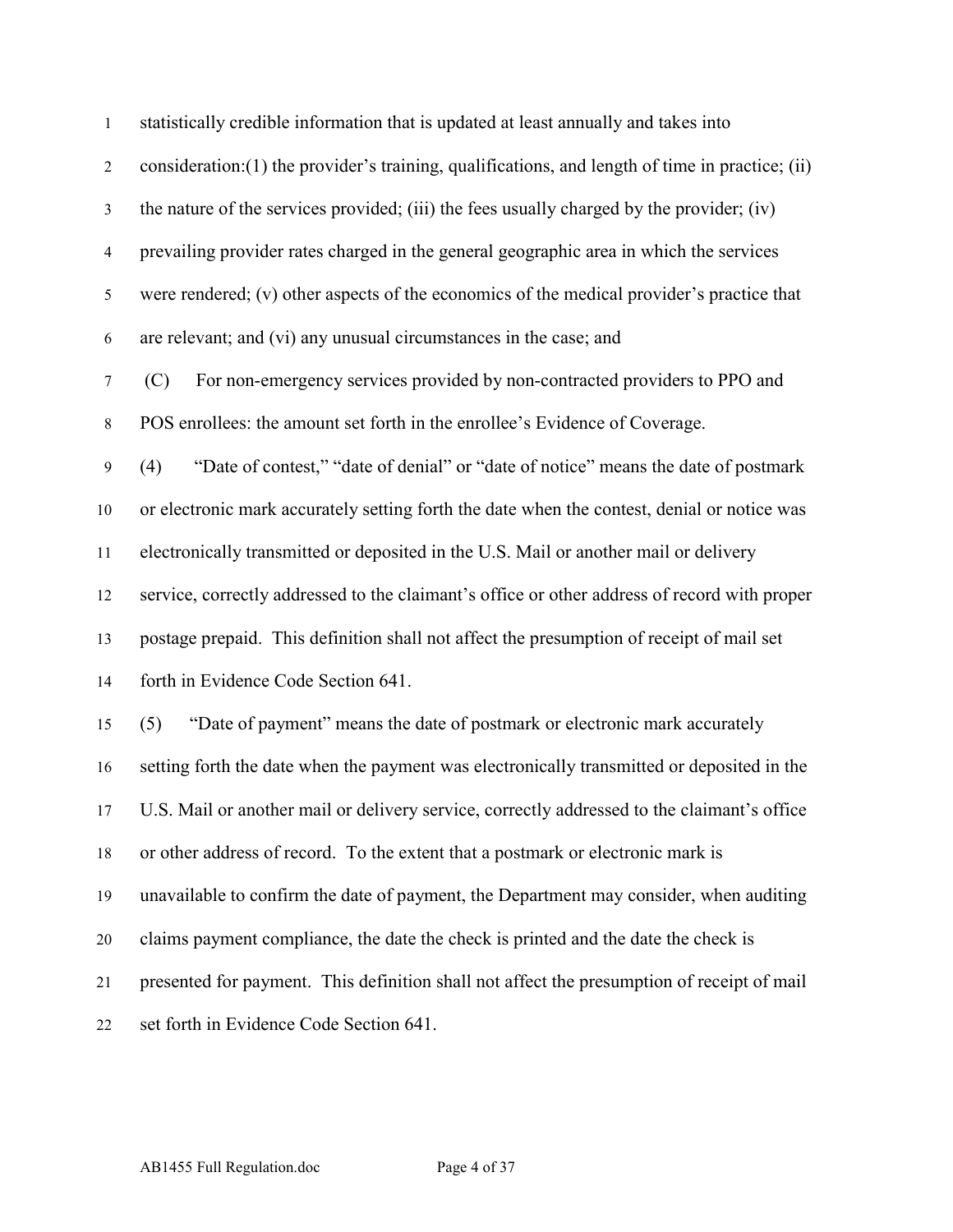| 1              | (6)<br>"Date of receipt" means the working day when a claim, by physical or electronic      |
|----------------|---------------------------------------------------------------------------------------------|
| $\overline{2}$ | means, is first delivered to either the plan's specified claims payment office, post office |
| $\mathfrak{Z}$ | box, or designated claims processor or to the plan's capitated provider for that claim.     |
| $\overline{4}$ | This definition shall not affect the presumption of receipt of mail set forth in Evidence   |
| 5              | Code section 641. In the situation where a claim is sent to the incorrect party, the "date" |
| 6              | of receipt" shall be the working day when the claim, by physical or electronic means, is    |
| $\tau$         | first delivered to the correct party responsible for adjudicating the claim.                |
| $\,8\,$        | "Date of Service," for the purposes of evaluating claims submission and payment<br>(7)      |
| 9              | requirements under these regulations, means:                                                |
| 10             | For outpatient services and all emergency services and care: the date upon which<br>(A)     |
| 11             | the provider delivered separately billable health care services to the enrollee.            |
| 12             | For inpatient services: the date upon which the enrollee was discharged from the<br>(B)     |
| 13             | inpatient facility. However, a plan and a plan's capitated provider, at a minimum, shall    |
| 14             | accept separately billable claims for inpatient services on at least a bi-weekly basis.     |
| 15             | A "demonstrable and unjust payment pattern" or "unfair payment pattern" means<br>(8)        |
| 16             | any practice, policy or procedure that results in repeated delays in the adjudication and   |
| 17             | correct reimbursement of provider claims.                                                   |
| 18             | The following practices, policies and procedures may constitute a basis for a               |
| 19             | finding that the plan or the plan's capitated provider has engaged in a "demonstrable and   |
| 20             | unjust payment pattern" as set forth in section $(s)(4)$ :                                  |
| 21             | The imposition of a Claims Filing Deadline inconsistent with section $(b)(1)$ in<br>(A)     |
| 22             | three $(3)$ or more claims over the course of any three-month period;                       |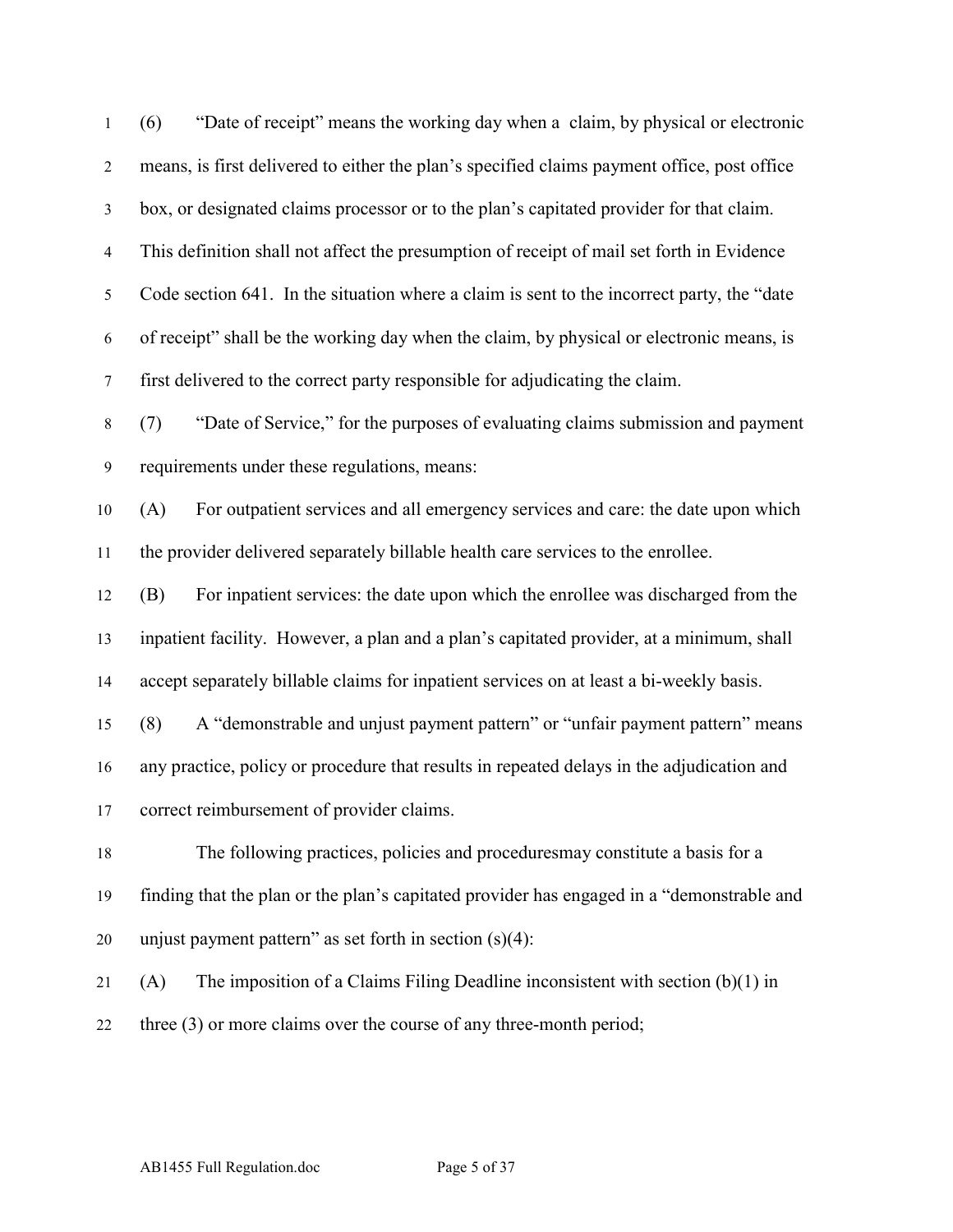(B) The failure to forward at least 95% of misdirected claims consistent with sections 2 (b)(2)(A) and (B) over the course of any three-month period;

 (C) The failure to accept a late claim consistent with section (b)(4) at least 95% of the time for the affected claims over the course of any three-month period; (D)The failure to request reimbursement of an overpayment of a claim consistent with the provisions of 6 sections (b)(5) and (d)(3), (4), (5) and (6) at least 95% of the time for the affected claims over the course of any three-month period;

 (E) The failure to acknowledge the receipt of at least 95% of claims consistent with section (c) over the course of any three-month period;

 (F) The failure to provide a provider with an accurate and clear written explanation of the specific reasons for denying, adjusting or contesting a claim consistent with section (d)(1) at least 95% of the time for the affected claims over the course of any three-month period;

 (G) The inclusion of contract provisions in a provider contract that requires the provider to submit medical records that are not reasonably relevant, as defined by section (a)(10), for the adjudication of a claim on three (3) or more occasions over the course of any three month period;

 (H) The failure to establish, upon the Department's written request, that requests for medical records more frequently than in three percent (3%) of the claims submitted to a plan or a plan's capitated provider by all providers over any 12-month period was reasonably necessary to determine payor liability for those claims consistent with the 22 section (a)(2). The calculation of the  $3\%$  threshold and the limitation on requests for medical records shall not apply to claims involving emergency or unauthorized services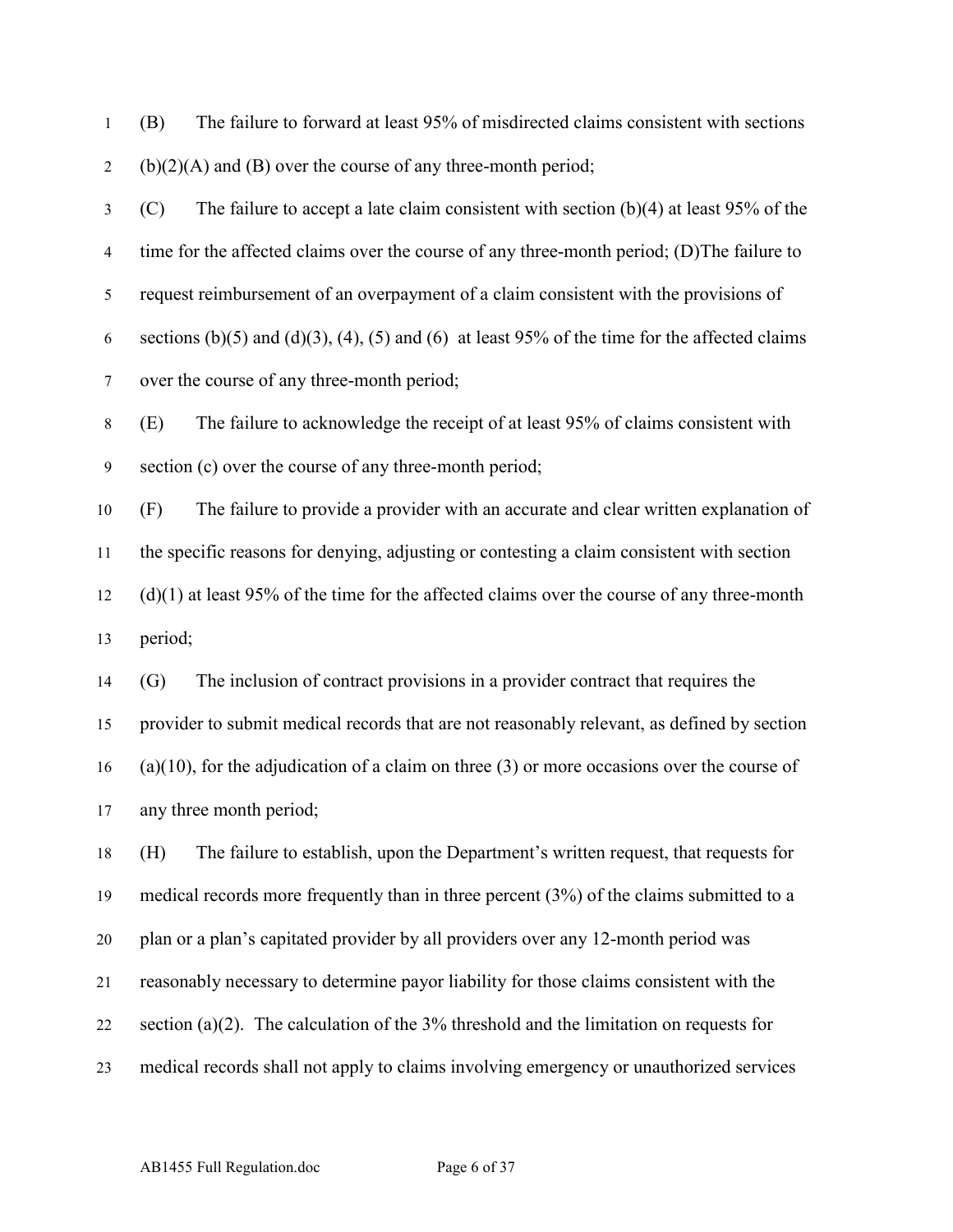or where the plan establishes reasonable grounds for suspecting possible fraud,

misrepresentation or unfair billing practices;

 (I) The failure to establish, upon the Department's written request, that requests for 4 medical records more frequently than in twenty percent (20%) of the emergency services and care professional provider claims submitted to the plan's or the plan's capitated providers for emergency room service and care over any 12-month period was reasonably necessary to determine payor liability for those claims consistent with section (a)(2). The calculation of the 20% threshold and the limitation on requests for medical records shall not apply to claims where the plan demonstrates reasonable grounds for suspecting possible fraud, misrepresentation or unfair billing practices; (J) The failure to include the mandated contractual provisions enumerated in section (e) in three (3) or more of its contracts with either claims processing organizations and/or with plan's capitated providers over the course of any three-month period; (K) The failure to reimburse at least 95% of complete claims with the correct payment including the automatic payment of all interest and penalties due and owing over the course of any three-month period; (L) The failure to contest or deny a claim, or portion thereof, within the timeframes of section (h) and sections 1371 or 1371.35 of the Act at least 95% of the time for the affected claims over the course of any three-month period; (M) The failure to provide the Information for Contracting Providers and the Fee

- Schedule and Other Required Information disclosures required by sections (l) and (o) to
- three (3) or more contracted providers over the course of any three-month period;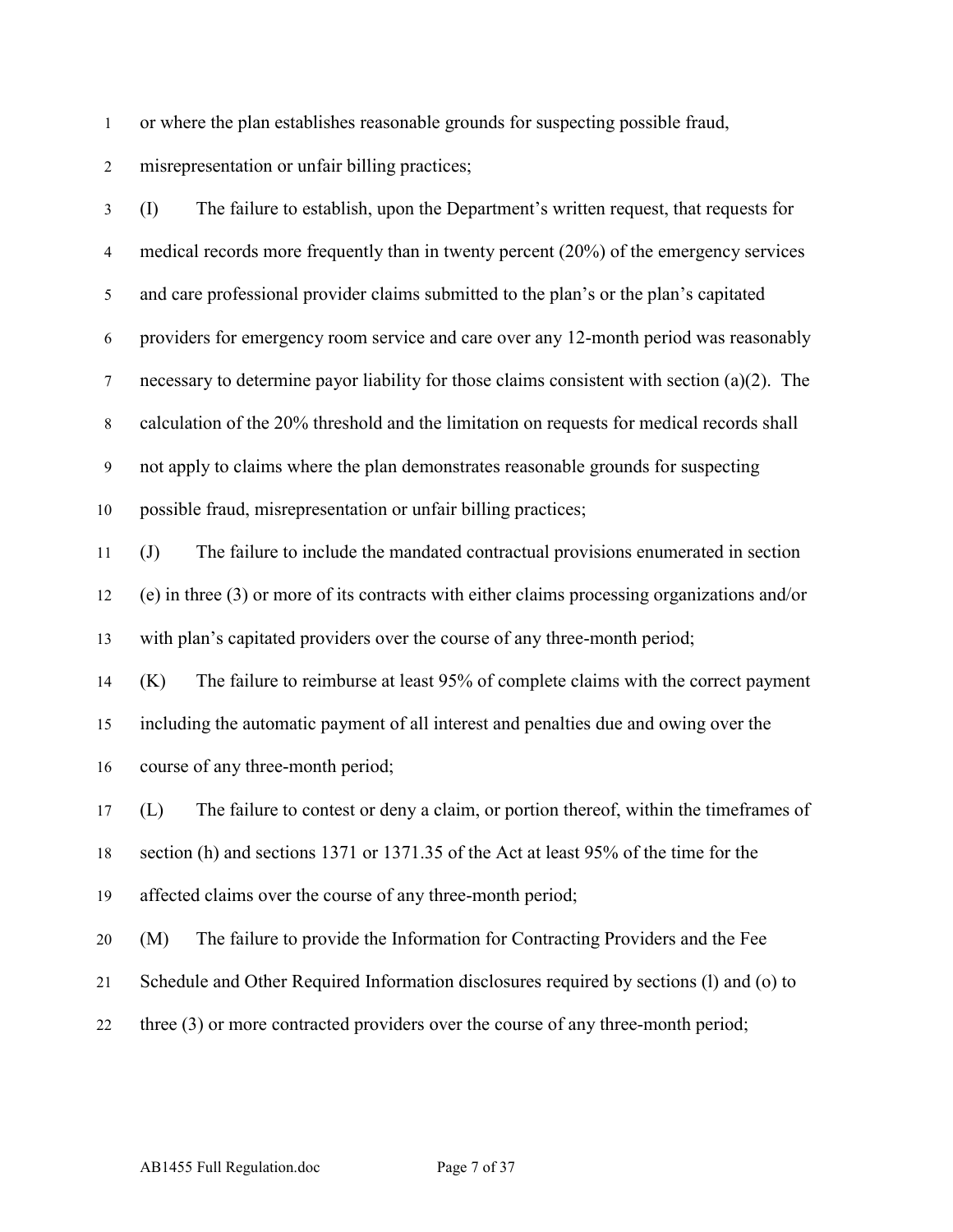(N) The failure to provide three (3) or more contracted providers the required notice for Modifications to the Information for Contracting Providers and to the Fee Schedule and Other Required Information consistent with section (m) over the course of any three month period; (O) Requiring or allowing any provider to waive any protections or to assume any

 obligation of the plan inconsistent with section (p) on three (3) or more occasions over the course of any three month period;

 (P) The failure to provide the required Notice to Provider of Dispute Resolution Mechanism(s) consistent with section 1300.71.38(b) at least 95% of the time for the affected claims over the course of any three-month period;

 (Q) The imposition of a provider dispute filing deadline inconsistent with section 1300.71.38(d) in three (3) or more affected claims over the course of any three-month period;

(R) The failure to acknowledge the receipt of at least 95% of the provider disputes it

receives consistent with section 1300.71.38(e) over the course of any three-month period;

(S) The failure to comply with the Time Period for Resolution and Written

Determination enumerated in section 1300.71.38(f) at least 95% of the time over the

course of any three-month period; and

 (T) An attempt to rescind or modify an authorization for health care services after the provider renders the service in good faith and pursuant to the authorization, inconsistent with section 1371.8, on three (3) or more occasions over the course of any three-month period.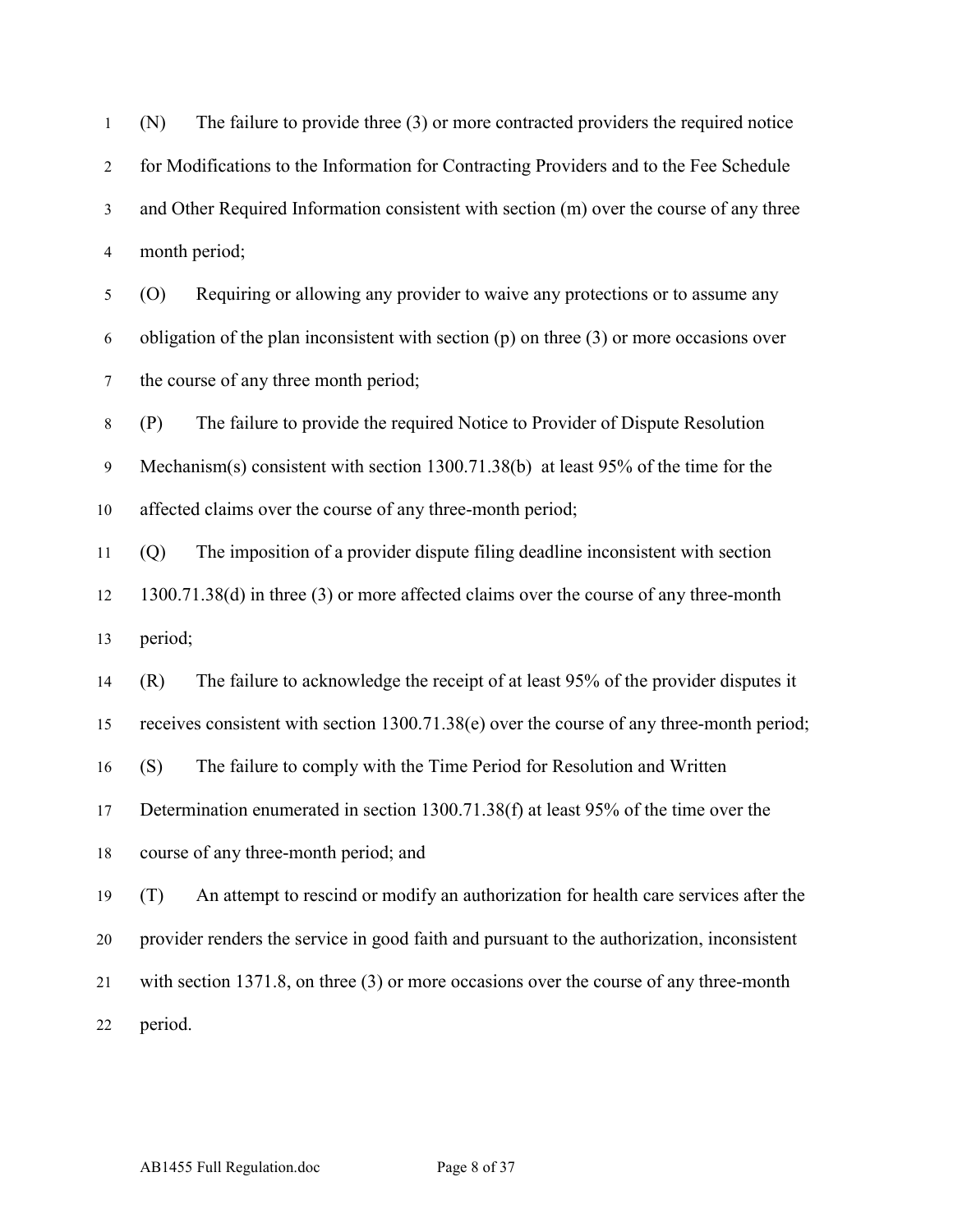1 (9) "Health Maintenance Organization" or "HMO" means a full service health care service plan that maintains a line of business that meets the criteria of Section  $3 \quad 1373.10(b)(1)-(3)$ .

 (10) "Reasonably relevant information" means the minimum amount of itemized, accurate and material information generated by or in the possession of the provider related to the billed services that enables a claims adjudicator with appropriate training, experience, and competence in timely and accurate claims processing to determine the nature, cost, if applicable, and extent of the plan's or the plan's capitated provider's liability, if any, and to comply with any governmental information requirements. (11) "Information necessary to determine payer liability" means the minimum amount of material information in the possession of third parties related to a provider's billed services that is required by a claims adjudicator or other individuals with appropriate training, experience, and competence in timely and accurate claims processing to determine the nature, cost, if applicable, and extent of the plan's or the plan's capitated provider's liability, if any, and to comply with any governmental information requirements.

 (12) "Plan" for the purposes of this section means a licensed health care service plan and its contracted claims processing organization.

 (13) "Working days" means Monday through Friday, excluding recognized federal holidays.

(b) Claim Filing Deadline.

 (1) Neither the plan nor the plan's capitated provider that pays claims shall impose a deadline for the receipt of a claim that is less than 90 days for contracted providers and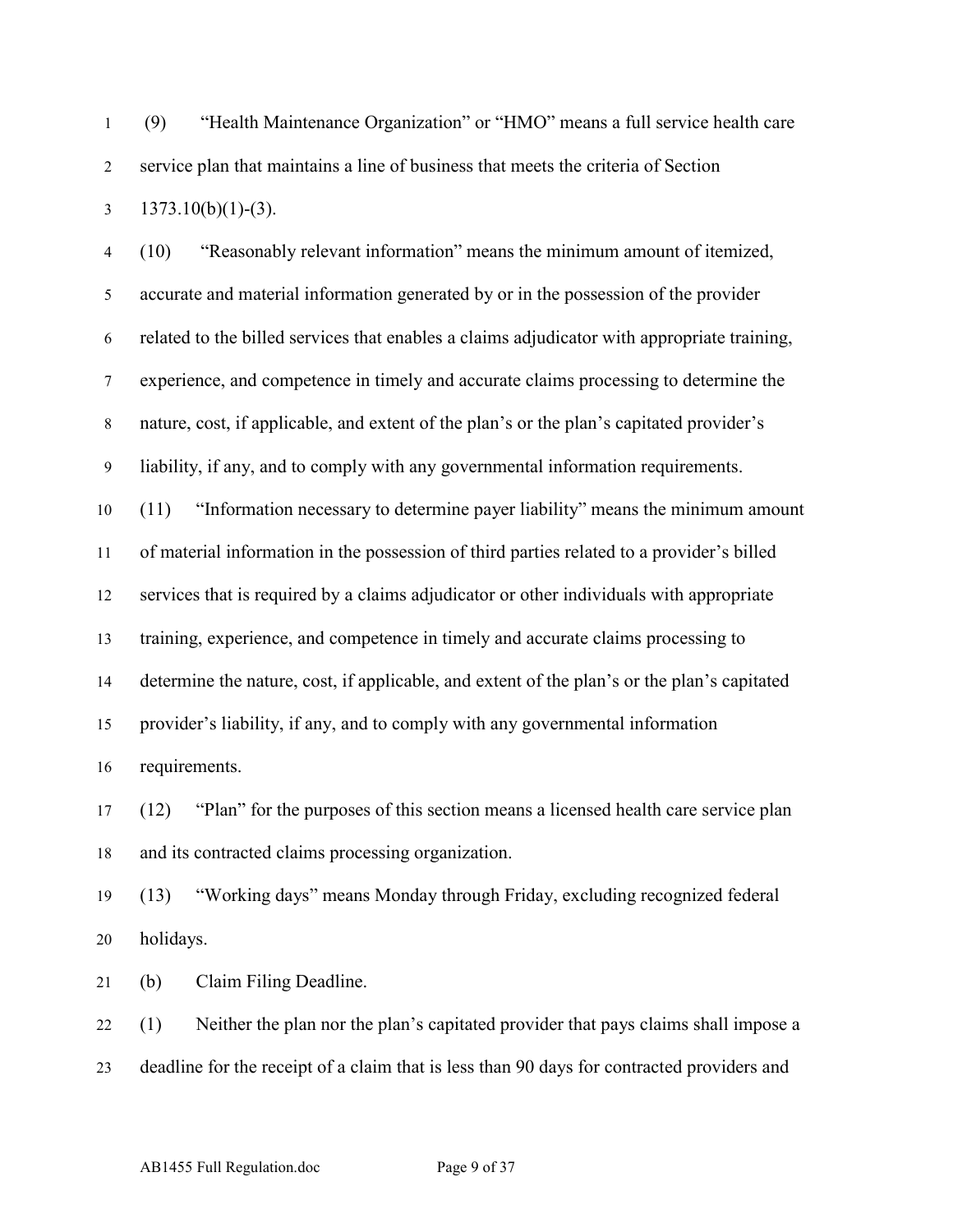180 days for non-contracted providers after the date of service, except as required by any state or federal law or regulation. If a plan or a plan's capitated provider is not the primary payer under coordination of benefits, the plan or the plan's capitated provider shall not impose a deadline for submitting supplemental or coordination of benefits claims to any secondary payer that is less than 90 days from the date of payment or date of contest, denial or notice from the primary payer.

 (2) If a claim is sent to a plan that has contracted with a capitated provider that is responsible for adjudicating the claim, then the plan shall do the following:

 (A) For a provider claim involving emergency service and care, the plan shall forward the claim to the appropriate capitated provider within ten (10) working days of receipt of the claim that was incorrectly sent to the plan.

 (B) For a provider claim that does not involve emergency service or care: (i) if the provider that filed the claim is contracted with the plan's capitated provider, the plan within ten (10) working days of the receipt of the claim shall either: (1) send the claimant a notice of denial, with instructions to bill the capitated provider or (2) forward the claim to the appropriate capitated provider; (ii) in all other cases, the plan within ten (10) working days of the receipt of the claim incorrectly sent to the plan shall forward the claim to the appropriate capitated provider.

 (3) If a claim is sent to the plan's capitated provider and the plan is responsible for adjudicating the claim, the plan's capitated provider shall forward the claim to the plan within ten (10) working days of the receipt of the claim incorrectly sent to the plan's capitated provider.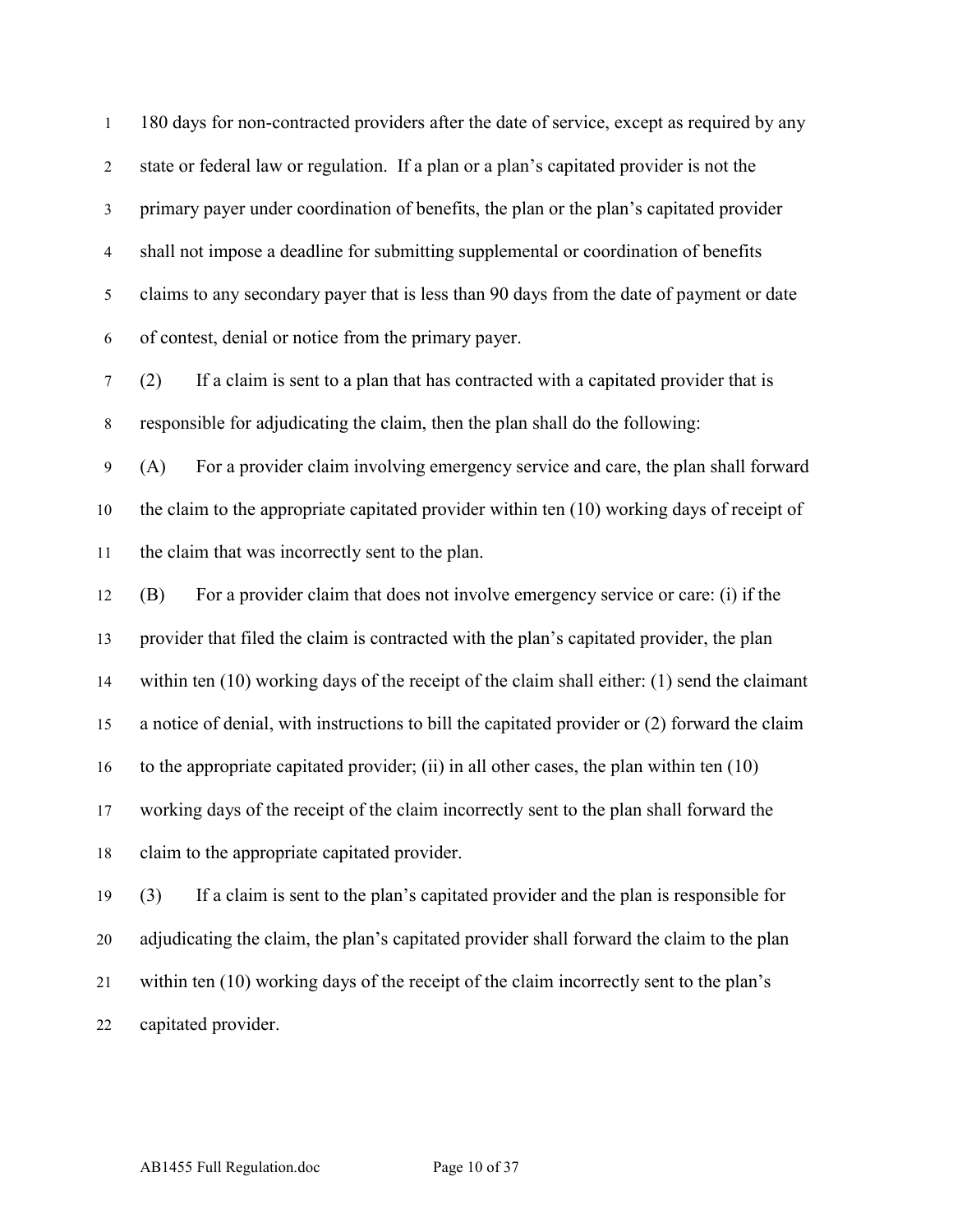(4) A plan or a plan's capitated provider that denies a claim because it was filed beyond the claim filing deadline, shall, upon provider's submission of a provider dispute pursuant to section 1300.71.38 and the demonstration of good cause for the delay, accept, and adjudicate the claim according to Health and Safety Code section 1371 or 1371.35, which ever is applicable, and these regulations.

 (5) A plan or a plan's capitated provider shall not request reimbursement for the overpayment of a claim, including requests made pursuant to Health and Safety Code Section 1371.1, unless the plan or the plan's capitated provider sends a written request for reimbursement to the provider within 365 days of the Date of Payment on the over paid 10 claim. The written notice shall include the information specified in section  $(d)(3)$ . The 365-day time limit shall not apply if the overpayment was caused in whole or in part by fraud or misrepresentation on the part of the provider.

 (c) Acknowledgement of Claims. The plan and the plan's capitated provider shall identify and acknowledge the receipt of each claim, whether or not complete, and disclose the recorded date of receipt as defined by section 1300.71(a)(6) in the same manner as the claim was submitted or provide an electronic means, by phone, website, or another mutually agreeable accessible method of notification, by which the provider may readily confirm the plan's or the plan's capitated provider's receipt of the claim and the recorded date of receipt as defined by 1300.71(a)(6) as follows:

 (1) In the case of an electronic claim, identification and acknowledgement shall be provided within two (2) working days of the date of receipt of the claim by the office designated to receive the claim, or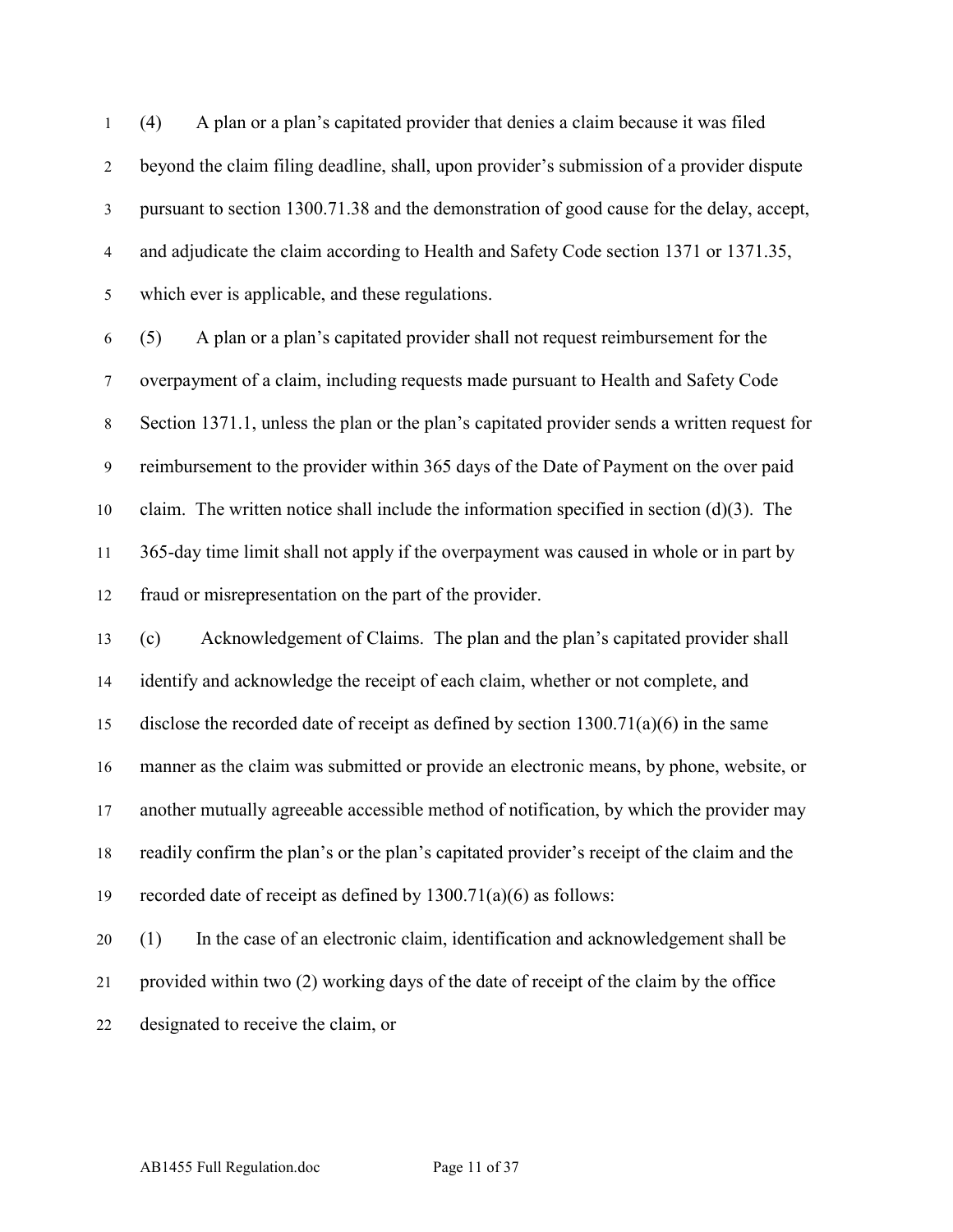(2) In the case of a paper claim, identification and acknowledgement shall be provided within fifteen (15) working days of the date of receipt of the claim by the office designated to receive the claim.

 (A) If a claimant submits a claim to a plan or a plan's capitated provider using a claims clearinghouse, the plan's or the plan's capitated provider's identification and acknowledgement to the clearinghouse within the timeframes set forth in subparagraphs (1) or (2), above, whichever is applicable, shall constitute compliance with this section. (d) Denying, Adjusting or Contesting a Claim and Reimbursement for the Overpayment of Claims.

 (1) A plan or a plan's capitated provider shall not improperly deny, adjust, or contest a claim. For each claim that is either denied, adjusted or contested, the plan or the plan's capitated provider shall provide an accurate and clear written explanation of the specific reasons for the action taken within the timeframes specified in sections (g) and (h). (2) In the event that the plan or the plan's capitated provider requests reasonably relevant information from a provider in addition to information that the provider submits with a claim, the plan or plan's capitated provider shall provide a clear, accurate and written explanation of the necessity for the request. If the plan or the plan's capitated provider subsequently denies the claim based on the provider's failure to provide the requested medical records or other information, any dispute arising from the denial of such claim shall be handled as a provider dispute pursuant to Section 1300.71.38 of title 28.

 (3) If a plan or a plan's capitated provider determines that it has overpaid a claim, it shall notify the provider in writing through a separate notice clearly identifying the claim,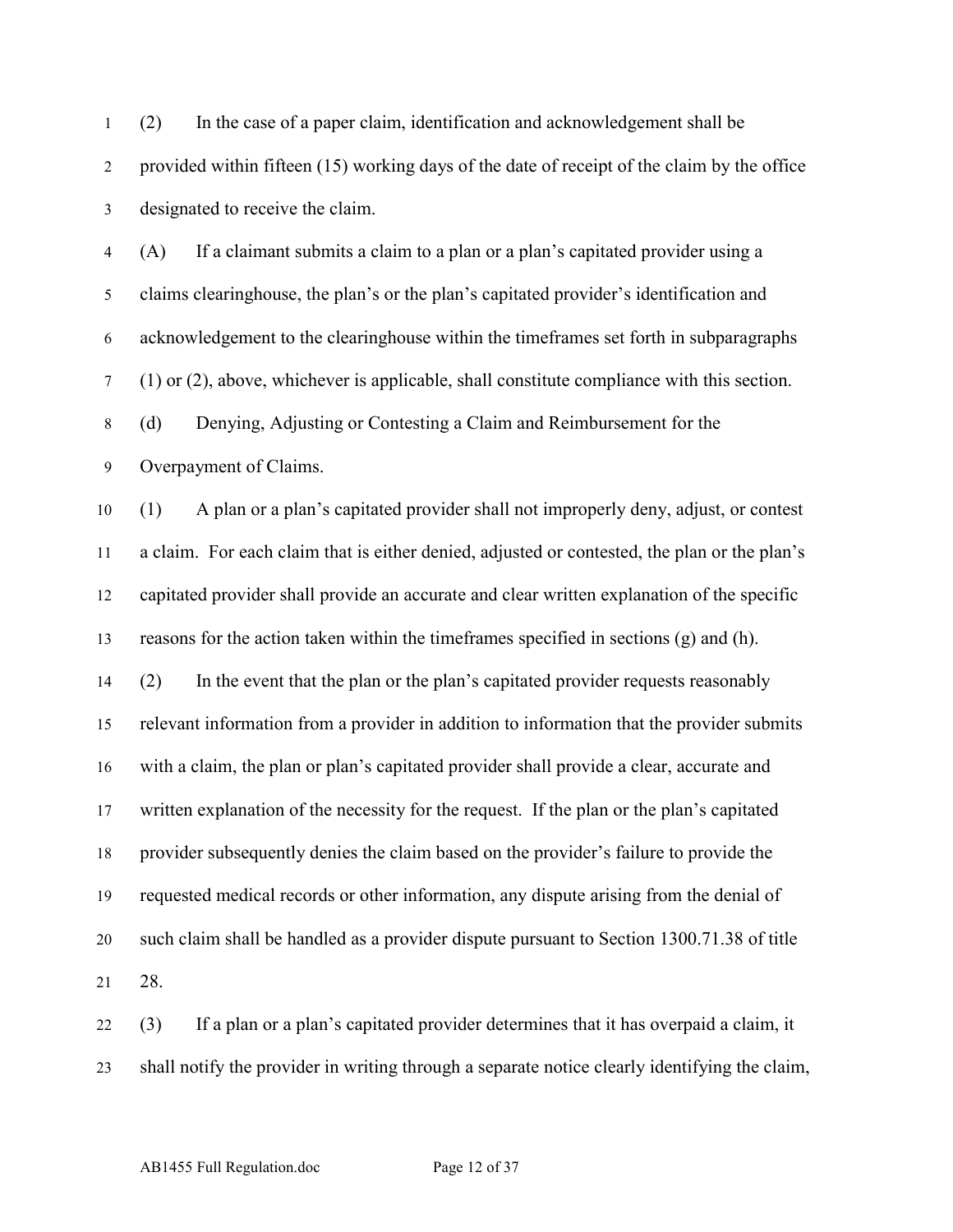the name of the patient, the date of service and including a clear explanation of the basis upon which the plan or the plan's capitated provider believes the amount paid on the claim was in excess of the amount due, including interest and penalties on the claim. (4) If the provider contests the plan's or the plan's capitated provider's notice of reimbursement of the overpayment of a claim, the provider, within 30 working days of the receipt of the notice of overpayment of a claim, shall send written notice to the plan or the plan's capitated provider stating the basis upon which the provider believes that the claim was not over paid. The plan or the plan's capitated provider shall receive and process the contested notice of overpayment of a claim as a provider dispute pursuant to Section 1300.71.38 of title 28.

 (5) If the provider does not contest the plan's or the plan's capitated provider's notice of reimbursement of the overpayment of a claim, the provider shall reimburse the plan or the plan's capitated provider within 30 working days of the receipt by the provider of the notice of overpayment of a claim.

 (6) A plan or a plan's capitated provider may only offset an uncontested notice of reimbursement of the overpayment of a claim against a provider's current claim submission when: (i) the provider fails to reimburse the plan or the plan's capitated provider within the timeframe of section (5) above and (ii) the provider has entered into a written contract specifically authorizing the plan or the plan's capitated provider to offset an uncontested notice of overpayment of a claim from the contracted provider's current claim submissions. In the event that an overpayment of a claim or claims is offset against a provider's current claim or claims pursuant to this section, the plan or the plan's capitated provider shall provide the provider a detailed written explanation identifying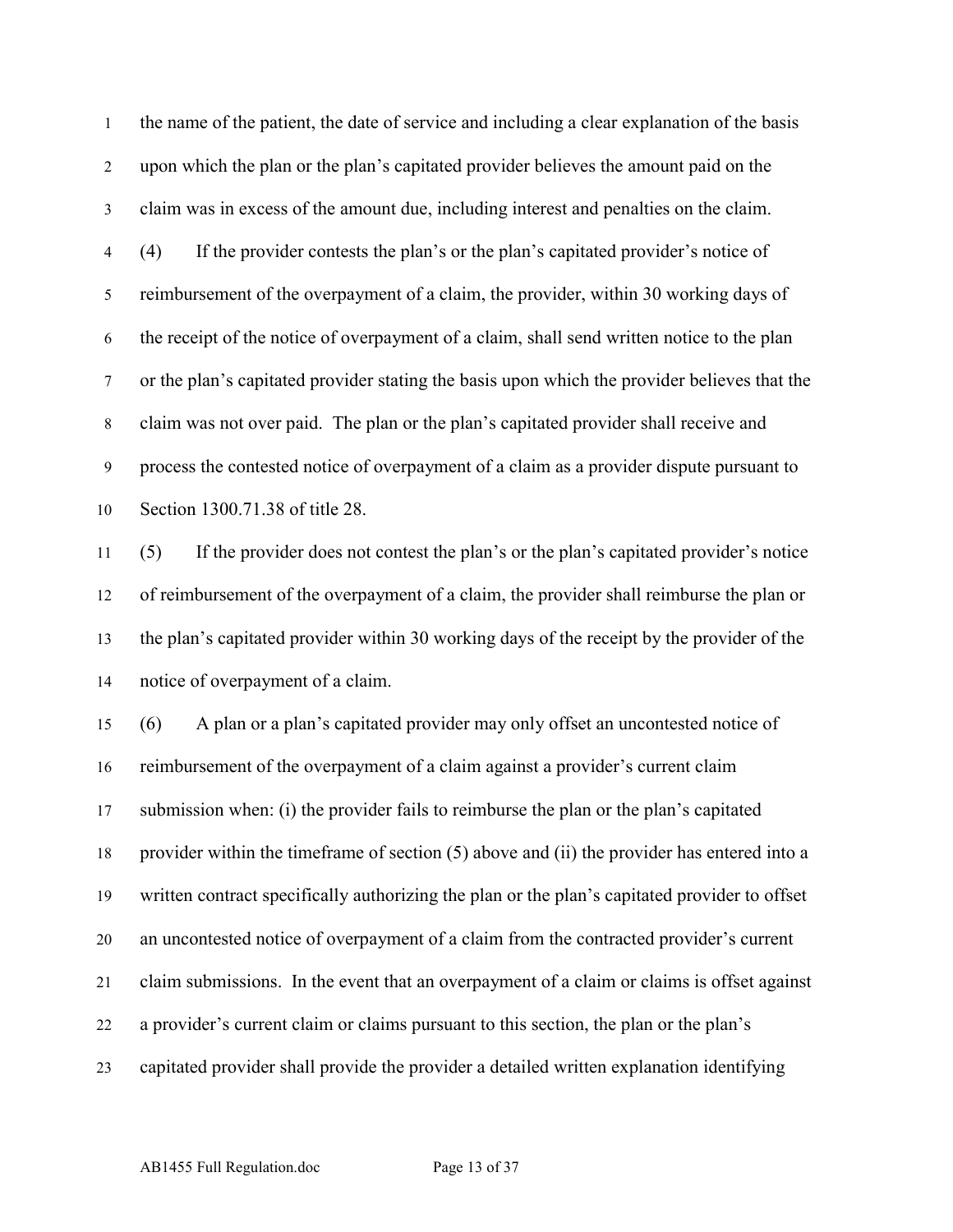the specific overpayment or payments that have been offset against the specific current claim or claims.

 (e) Contracts for Claims Payment. A plan may contract with a claims processing organization for ministerial claims processing services or contract with capitated providers that pay claims, ("plan's capitated provider") subject to the following conditions:

 (1) The plan's contract with a claims processing organization or a capitated provider shall obligate the claims processing organization or the capitated provider to accept and adjudicate claims for health care services provided to plan enrollees in accordance with the provisions of sections 1371, 1371.1, 1371.2, 1371.22, 1371.35, 1371.36, 1371.37, 1371.38, 1371.4, and 1371.8 of the Health and Safety Code and sections 1300.71, 1300.71.38, 1300.71.4, and 1300.77.4 of title 28. (2) The plan's contract with the capitated provider shall require that the capitated provider establish and maintain a fair, fast and cost-effective dispute resolution

mechanism to process and resolve provider disputes in accordance with the provisions of

sections 1371, 1371.1, 1371.2, 1371.22, 1371.35, 1371.36, 1371.37, 1371.38, 1371.4, and

1371.8 of the Health and Safety Code and sections 1300.71, 1300.71.38, 1300.71.4, and

1300.77.4 of title 28, unless the plan assumes this function.

 (3) The plan's contract with a claims processing organization or a capitated provider shall require:

(i) the claims processing organization and the capitated provider to submit a

Quarterly Claims Payment Performance Report ("Quarterly Claims Report") to the plan

within thirty (30) days of the close of each calendar quarter. The Quarterly Claims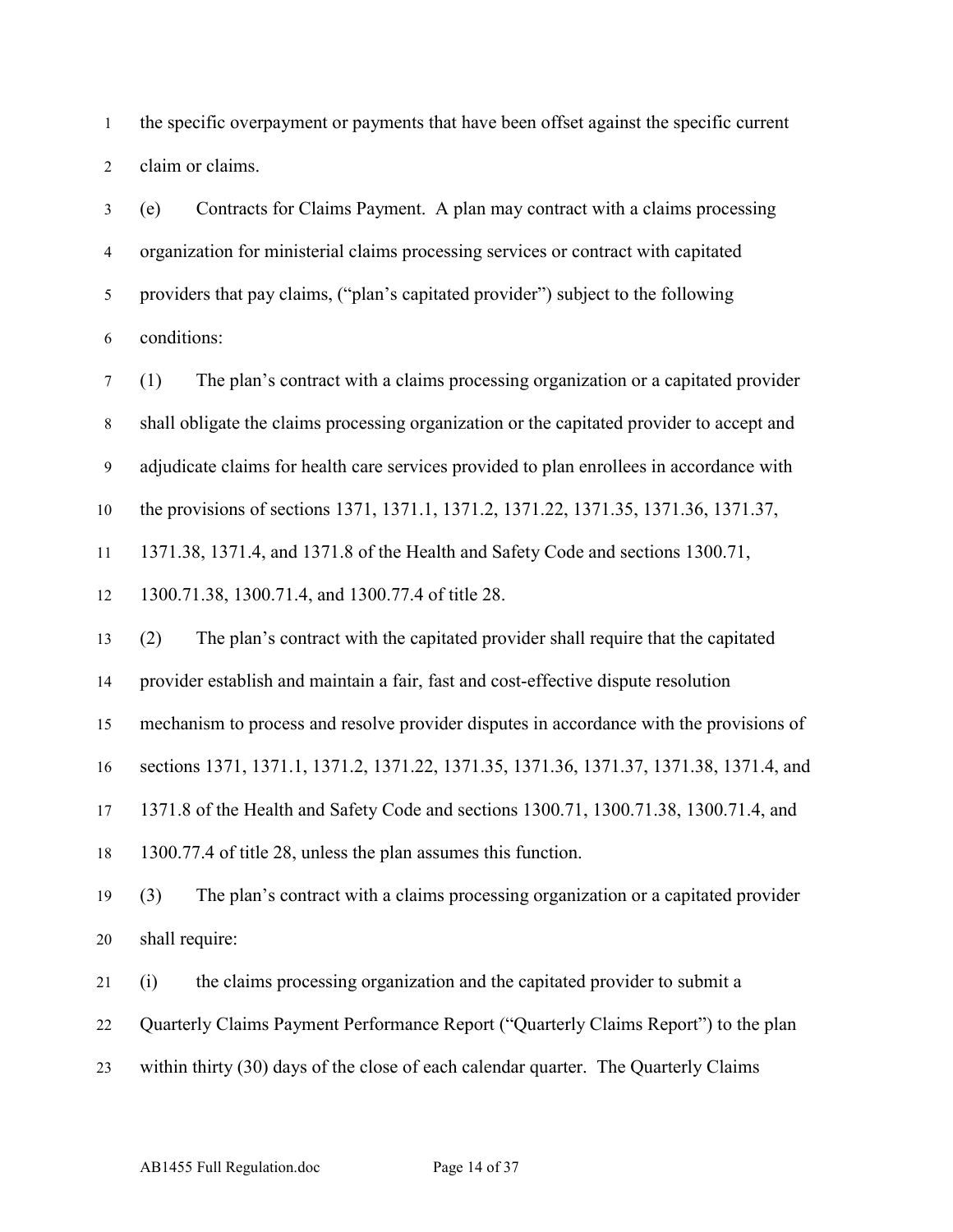| $\mathbf{1}$     | Report shall, at a minimum, disclose the claims processing organization's or the capitated    |
|------------------|-----------------------------------------------------------------------------------------------|
| $\overline{2}$   | provider's compliance status with sections 1371, 1371.1, 1371.2, 1371.22, 1371.35,            |
| $\mathfrak{Z}$   | 1371.36, 1371.37, 1371.4, and 1371.8 of the Health and Safety Code and sections               |
| $\overline{4}$   | 1300.71, 1300.71.38, 1300.71.4, and 1300.77.4 of title 28;                                    |
| 5                | the capitated provider to include in its Quarterly Claims Report a tabulated record<br>(ii)   |
| 6                | of each provider dispute it received, categorized by date of receipt, and including the       |
| $\tau$           | identification of the provider, type of dispute, disposition, and working days to resolution, |
| $\,8\,$          | as to each provider dispute received. Each individual dispute contained in a provider's       |
| $\boldsymbol{9}$ | bundled notice of provider dispute shall be reported separately to the plan; and              |
| 10               | that each Quarterly Claims Report be signed by and include the written<br>(iii)               |
| 11               | verification of a principal officer, as defined by section $1300.45$ (o), of the claims       |
| 12               | processing organization or the capitated provider, stating that the report is true and        |
| 13               | correct to the best knowledge and belief of the principal officer.                            |
| 14               | The plan's contract with a capitated provider shall require the capitated provider<br>(4)     |
| 15               | to make available to the plan and the Department all records, notes and documents             |
| 16               | regarding its provider dispute resolution mechanism(s) and the resolution of its provider     |
| 17               | disputes.                                                                                     |
| 18               | The plan's contract with a capitated provider shall provide that any provider that<br>(5)     |
| 19               | submits a claim dispute to the plan's capitated provider's dispute resolution                 |
| 20               | mechanism(s) involving an issue of medical necessity or utilization review shall have an      |
| 21               | unconditional right of appeal for that claim dispute to the plan's dispute resolution         |
| 22               | process for a <i>de novo</i> review and resolution for a period of 60 working days from the   |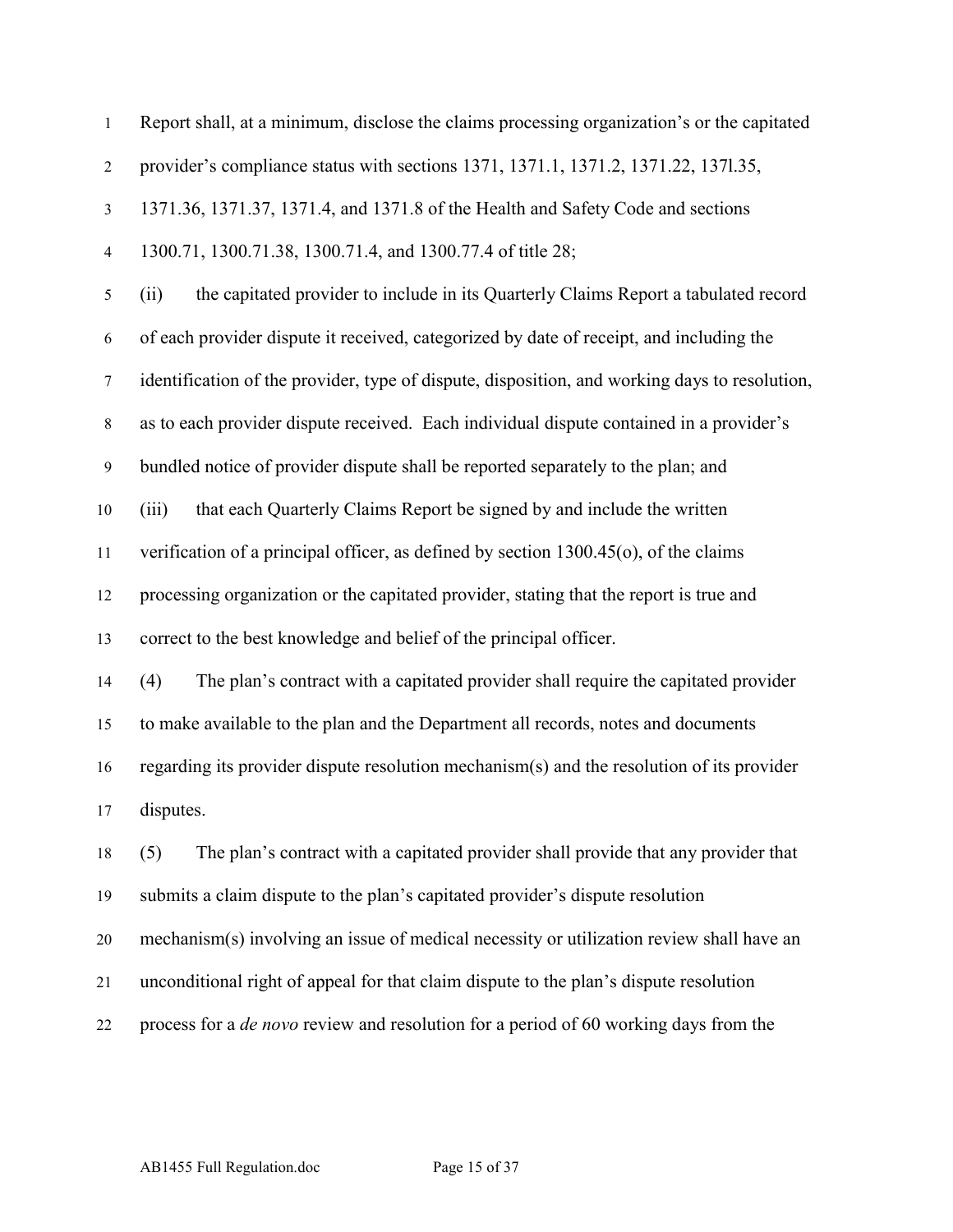capitated provider's Date of Determination, pursuant to the provisions of section 1300.71.38(a)(4) of title 28.

 (6) The plan's contract with a claims processing organization or the capitated provider shall include provisions authorizing the plan to assume responsibility for the processing and timely reimbursement of provider claims in the event that the claims processing organization or the capitated provider fails to timely and accurately reimburse its claims (including the payment of interest and penalties). The plan's obligation to assume responsibility for the processing and timely reimbursement of a capitated provider's provider claims may be altered to the extent that the capitated provider has established an approved corrective action plan consistent with section 1375.4(b)(4) of the Health and Safety Code.

 (7) The plan's contract with the capitated provider shall include provisions authorizing a plan to assume responsibility for the administration of the capitated provider's dispute resolution mechanism(s) and for the timely resolution of provider disputes in the event that the capitated provider fails to timely resolve its provider disputes including the issuance of a written decision.

17 (8) The plan's contract with a claims processing organization or a capitated provider shall not relieve the plan of its obligations to comply with sections 1371, 1371.1, 1371.2, 1371.22, 137l.35, 1371.36, 1371.37, 1371.4, and 1371.8 of the Health and Safety Code and sections 1300.71, 1300.71.38, 1300.71.4, and 1300.77.4 of title 28.

(f) Disclosures.

(1) A plan or a plan's capitated provider, with the agreement of the contracted

provider, may utilize alternate transmission methods to deliver any disclosure required by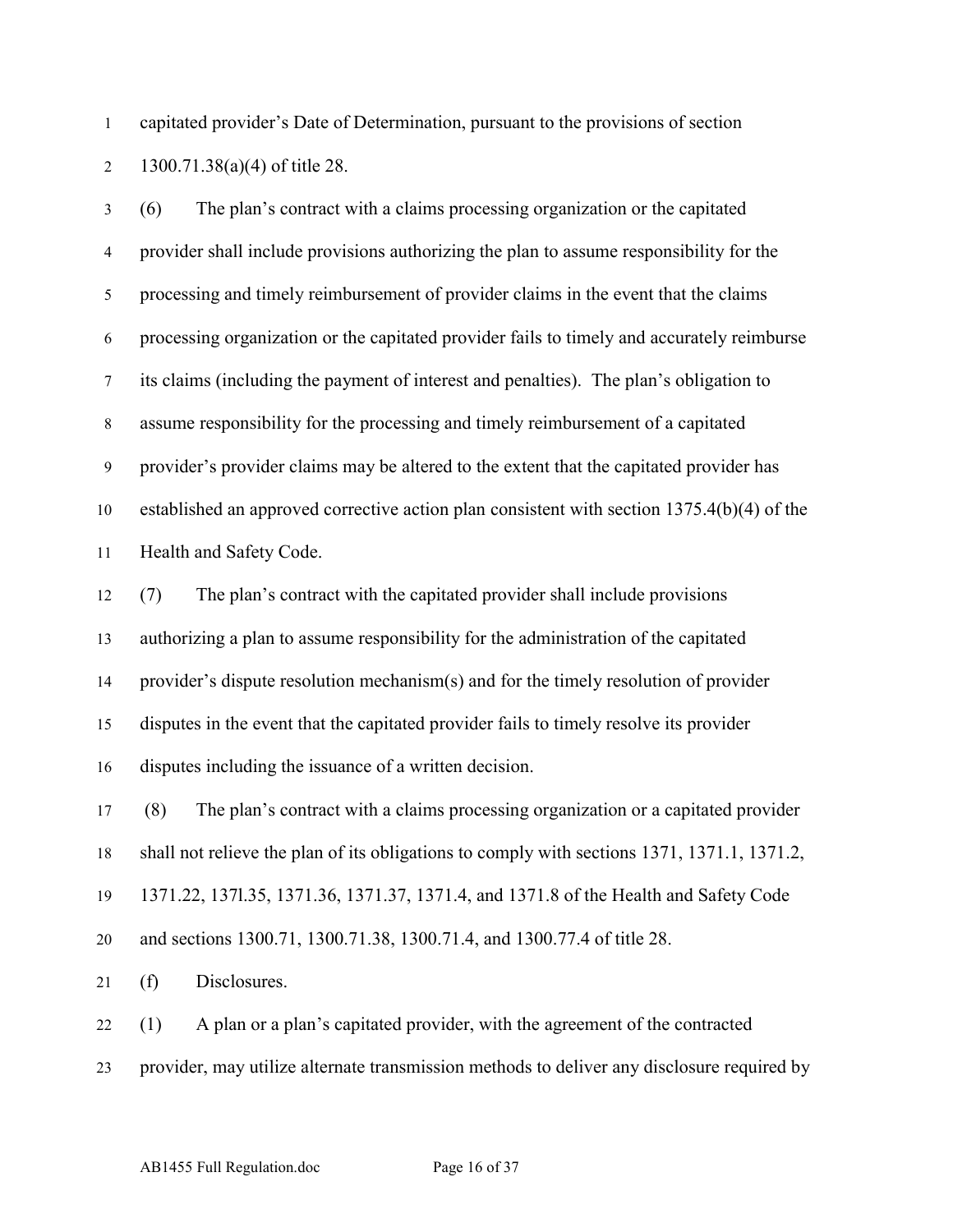this regulation so long as the contracted provider can readily determine and verify that the required disclosures have been transmitted or are accessible and the transmission method complies with all applicable state and federal laws and regulations. (2) To the extent that the Health Insurance Portability and Accountability Act of 1996, as amended, limits the plan's or the plan's capitated provider's ability to electronically transmit any required disclosures under this regulation, the plan or the plan's capitated provider shall supplement its electronic transmission with a paper communication that satisfies the disclosure requirements. (g) Time for Reimbursement. A plan and a plan's capitated provider shall reimburse each complete claim, or portion thereof, whether in state or out of state, as soon as practical, but no later than thirty (30) working days after the date of receipt of the complete claim by the plan or the plan's capitated provider, or if the plan is a health maintenance organization, 45 working days after the date of receipt of the complete claim by the plan or the plan's capitated provider, unless the complete claim or portion thereof is contested or denied, as provided in subdivision (h). (1) To the extent that a full service health care service plan that meets the definition of an HMO as set forth in paragraph 1300.71(a)(9) also maintains a PPO or POS line of business, the plan shall reimburse all claims relating to or arising out of non-HMO lines of business within thirty (30) working days. (2) If a specialized health care service plan contracts with a plan that is a health maintenance organization to deliver, furnish or otherwise arrange for or provide health care services for that plan's enrollees, the specialized plan shall reimburse complete claims received for those services within thirty (30) working days.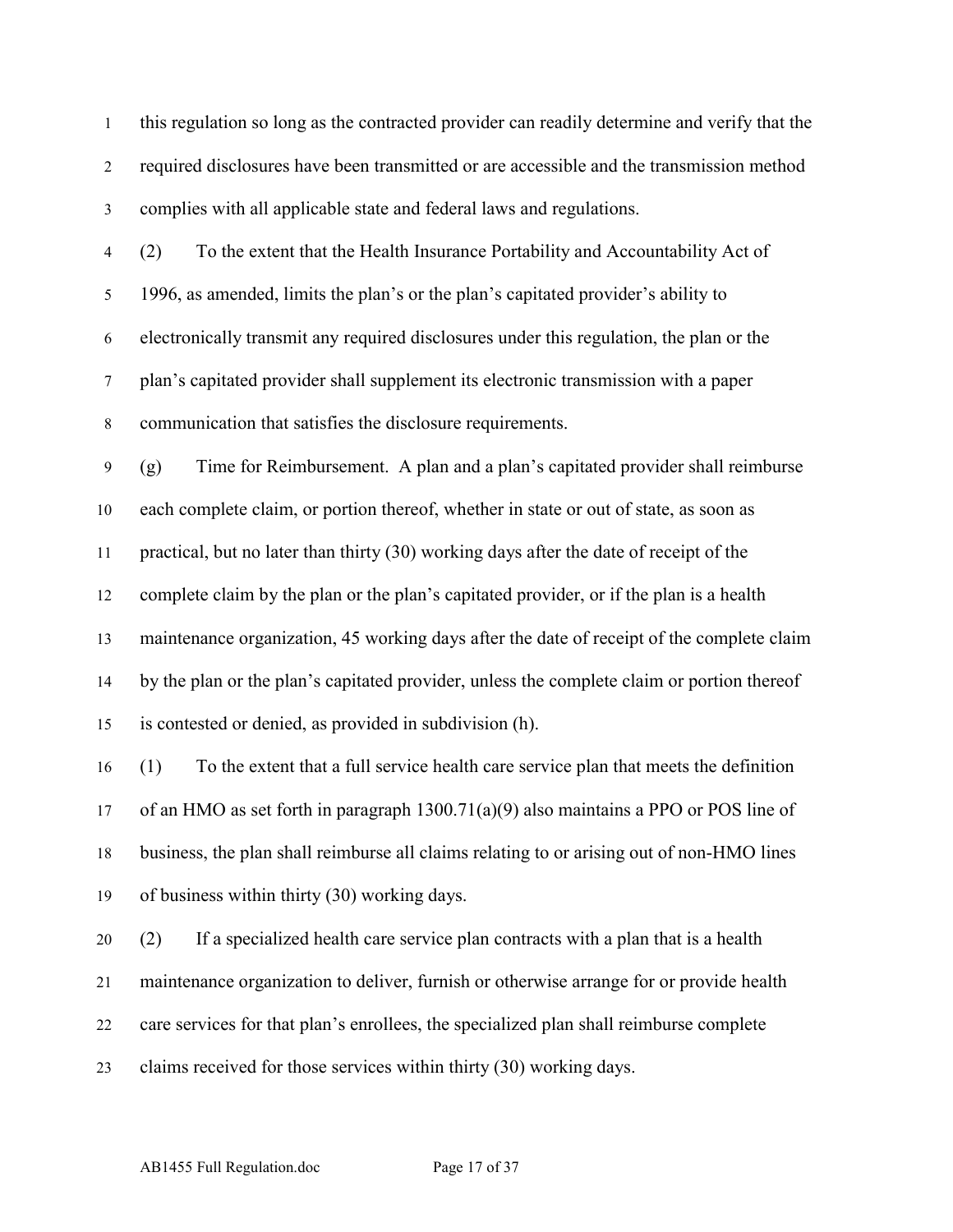(3) If a non-contracted provider disputes the appropriateness of a plan's or a plan's capitated provider's computation of the reasonable and customary value, determined in  $\alpha$  accordance with section (a)(3)(B), for the health care services rendered by the non- contracted provider, the plan or the plan's capitated provider shall receive and process the non-contracted provider's dispute as a provider dispute in accordance with section 1300.71.38.

 (4) Every plan contract with a provider shall include a provision stating that except for applicable co-payments and deductibles, a provider shall not invoice or balance bill a plan's enrollee for the difference between the provider's billed charges and the reimbursement paid by the plan or the plan's capitated provider for any covered benefit. (h) Time for Contesting or Denying Claims. A plan and a plan's capitated provider may contest or deny a claim, or portion thereof, by notifying the provider, in writing, that the claim is contested or denied, within thirty (30) working days after the date of receipt of the claim by the plan and the plan's capitated provider, or if the plan is a health maintenance organization, 45 working days after the date of receipt of the claim by the 16 plan or the plan's capitated provider.

 (1) To the extent that a full service health care service plan that meets the definition of an HMO as set forth in paragraph 1300.71(a)(9) also maintains a PPO or POS line of business, the plan shall contest or deny claims relating to or arising out of non-HMO lines of business within thirty (30) working days.

 (2) If a specialized health care service plan contracts with a plan that is a health maintenance organization to deliver, furnish or otherwise arrange for or provide health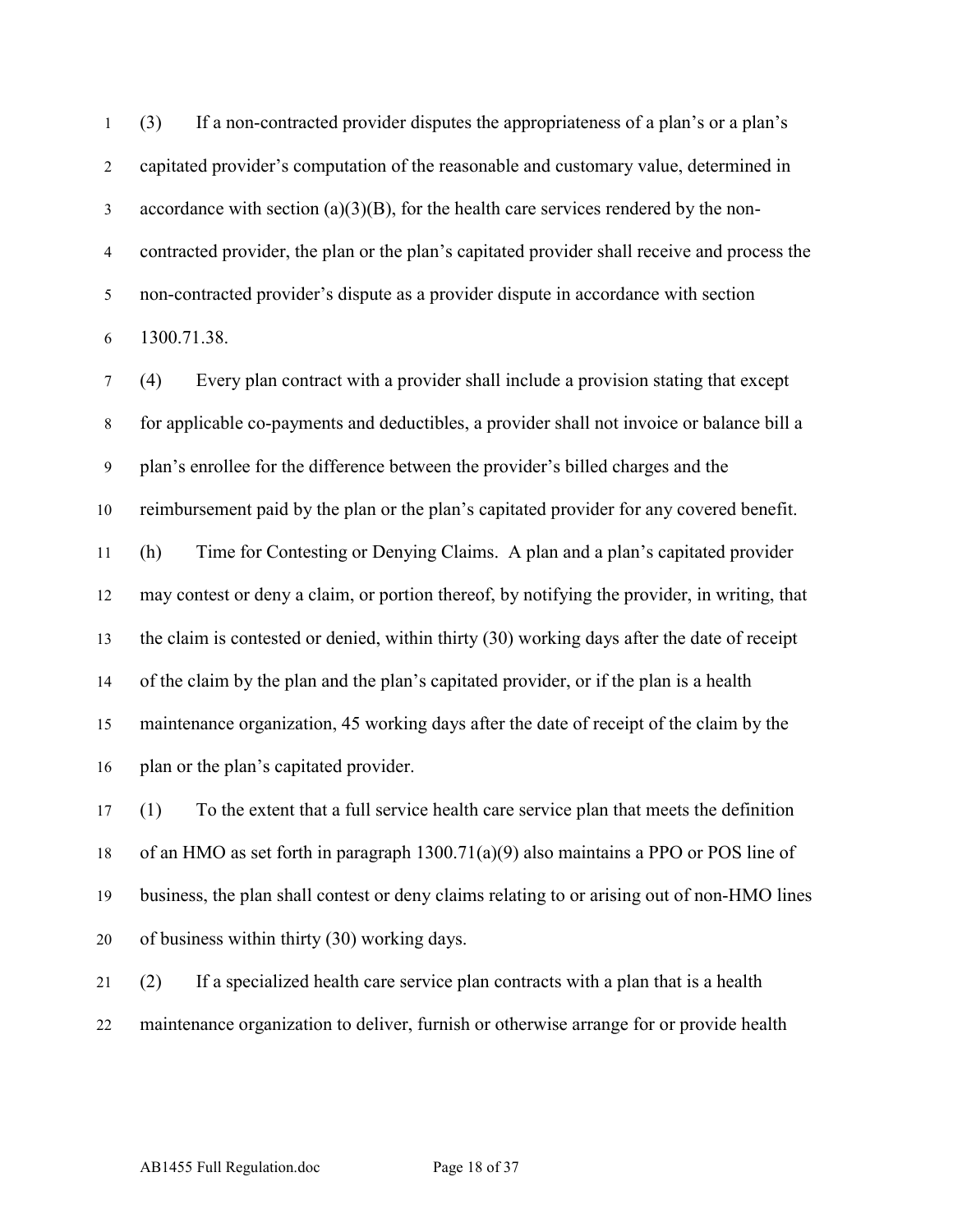care services for that plan's enrollees, the specialized plan shall contest or denied claims received for those services within thirty (30) working days.

 (3) A request for information necessary to determine payer liability from a third party shall not extend the Time for Reimbursement or the Time for Contesting or Denying Claims as set forth in sections (g) and (h) of this regulation. Incomplete claims and claims for which "information necessary to determine payer liability" that has been requested, which are held or pended awaiting receipt of additional information shall be either contested or denied in writing within the timeframes set forth in this section. The denial or contest shall identify the individual or entity that was requested to submit information, the specific documents requested and the reason(s) why the information is necessary to determine payer liability (i) Interest on the Late Payment of Claims. (1) Late payment on a complete claim for emergency services and care, which is neither contested nor denied, shall automatically include the greater of \$15 for each 12- month period or portion thereof on a non-prorated basis, or interest at the rate of 15 percent per annum for the period of time that the payment is late. (2) Late payments on all other complete claims shall automatically include interest at the rate of 15 percent per annum for the period of time that the payment is late. (j) Penalty for Failure to Automatically Include the Interest Due on a Late Claim Payment as set forth in section (i). A plan or a plan's capitated provider that fails to automatically include the interest due on a late claim payment shall pay the provider \$10 for that late claim in addition to any amounts due pursuant to section (i).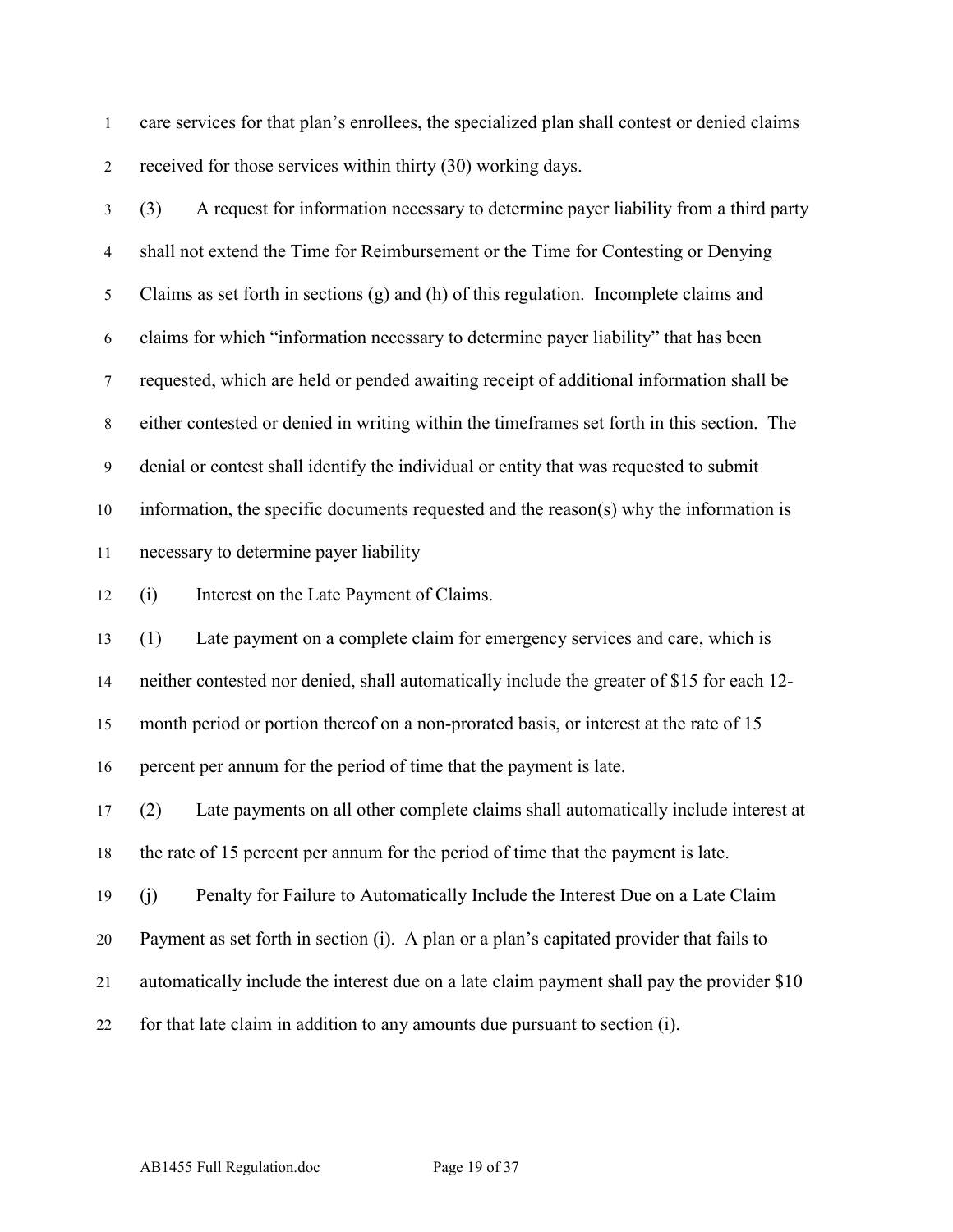(k) Late Notice or Frivolous Requests. If a plan or a plan's capitated provider fails to provide the claimant with written notice that a claim has been contested or denied within the allowable time period prescribed in section (h), or requests information from the provider that is not reasonably relevant or requests information from a third party that is in excess of the information necessary to determine payor liability as defined in section  $(6)$  (a)(11), but ultimately pays the claim in whole or in part, the computation of interest or imposition of penalty pursuant to sections (i) and (j) shall begin with the first calendar day after the expiration of the Time for Reimbursement as defined in section (g). (l) Information for Contracting Providers. On or before January 1, 2004, (unless the plan and/or the plan's capitated provider confirms in writing that current information is in the contracted provider's possession), initially upon contracting and in addition, upon the contracted provider's written request, the plan and the plan's capitated provider shall disclose to its contracting providers the following information in a paper or electronic format, which may include a website containing this information, or another mutually agreeable accessible format: (1) Directions (including the mailing address, email address and facsimile number) for the electronic transmission (if available), physical delivery and mailing of claims, all claim submission requirements including a list of commonly required attachments, supplemental information and documentation consistent with section (a)(10), instructions for confirming the plan's or the plan's capitated provider's receipt of claims consistent with section (c), and a phone number for claims inquiries and filing information; (2) The identity of the office responsible for receiving and resolving provider disputes;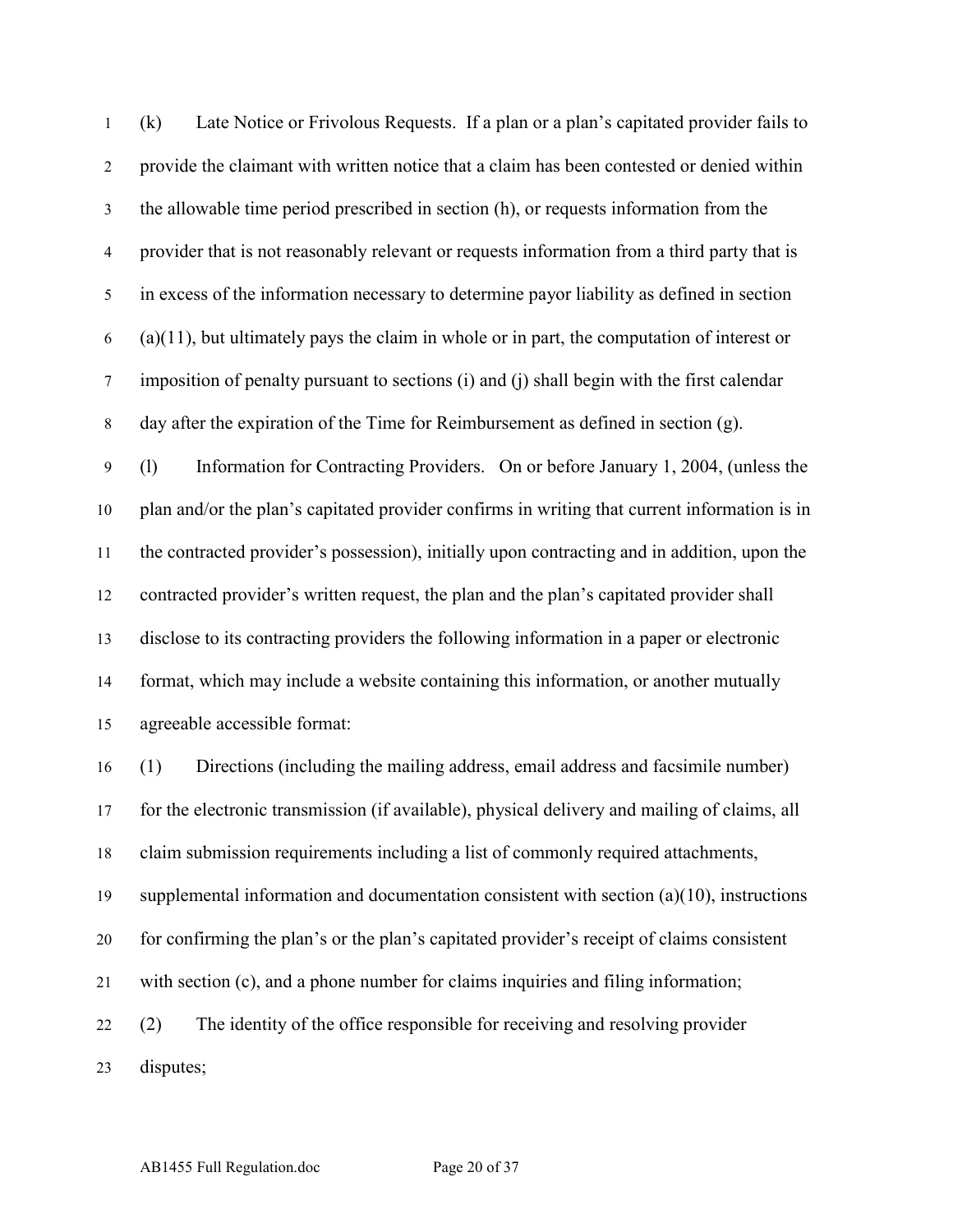(3) Directions (including the mailing address, email address and facsimile number) for the electronic transmission (if available), physical delivery, and mailing of provider disputes and all claim dispute requirements, the timeframe for the plan's and the plan's capitated provider's acknowledgement of the receipt of a provider dispute and a phone number for provider dispute inquiries and filing information; and

 (4) Directions for filing substantially similar multiple claims disputes and other billing or contractual disputes in batches as a single provider dispute that includes a numbering scheme identifying each dispute contained in the bundled notice.

 (m) Modifications to the Information for Contracting Providers and to the Fee Schedules and Other Required Information. A plan and a plan's capitated provider shall provide a minimum of 45 days prior written notice before instituting any changes, amendments or modifications in the disclosures made pursuant to paragraphs (l) and (o). (n) Notice to the Department. Within 7 calendar days of a Department request, the plan and the plan's capitated providers shall provide a pro forma copy of the plan's and the plan's capitated provider's "Information to Contracting Providers" and "Modification to the Information for Contracting Providers."

 (o) Fee Schedules and Other Required Information. On or before January 1, 2004, (unless the plan and/or the plan's capitated provider confirms in writing that current information is in the contracted provider's possession), initially upon contracting, annually thereafter on or before the contract anniversary date, and in addition upon the contracted provider's written request, the plan and the plan's capitated provider shall disclose to contracting providers the following information in an electronic format: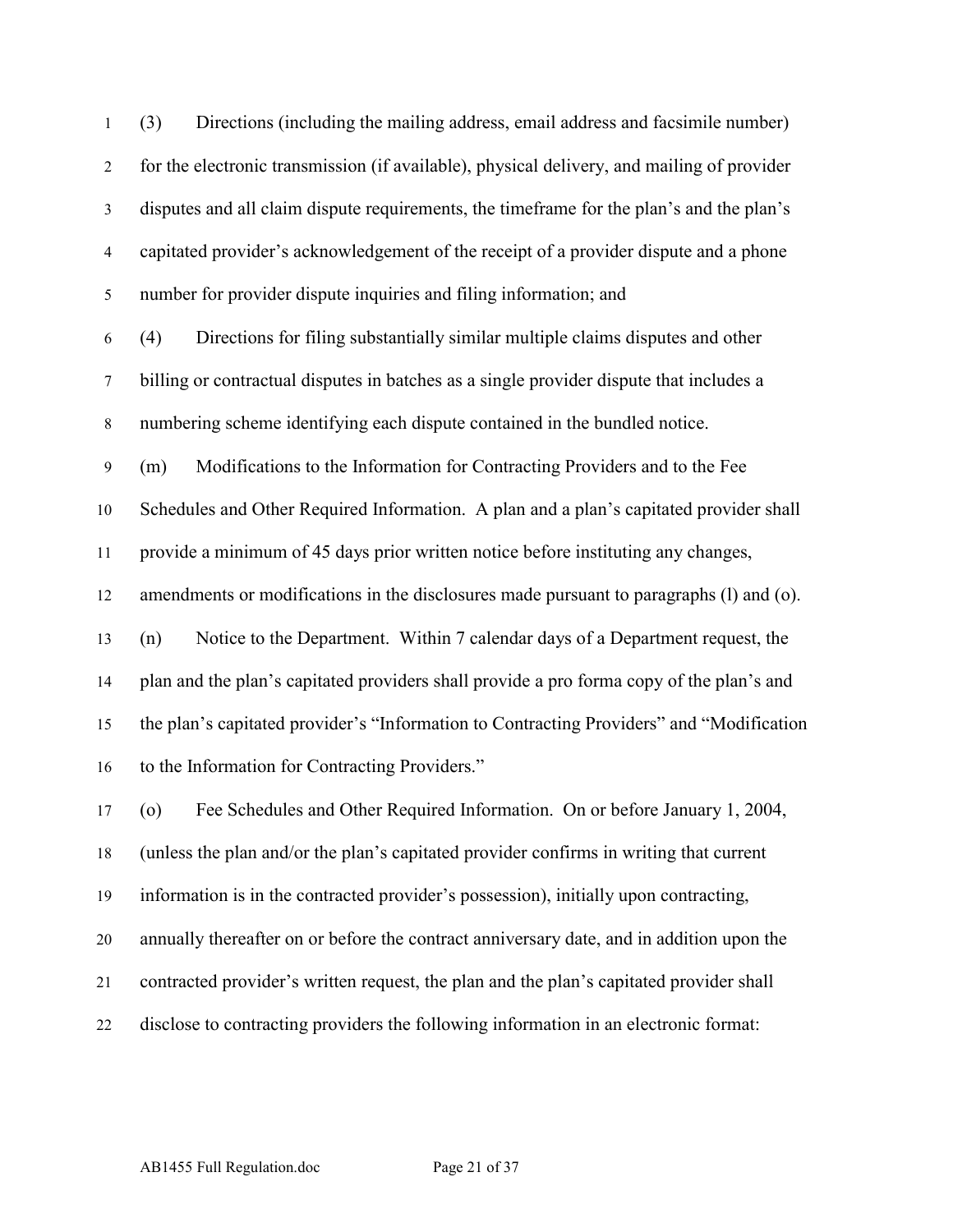(1) The complete fee schedule for the contracting provider consistent with the disclosures specified in section 1300.75.4.1(b); and

 (2) The detailed payment policies and rules and non-standard coding methodologies used to adjudicate claims, which shall, unless otherwise prohibited by state law: (A) when available, be consistent with Current Procedural Terminology (CPT), and standards accepted by nationally recognized medical societies and organizations, federal regulatory bodies and major credentialing organizations; (B) clearly and accurately state what is covered by any global payment provisions for both professional and institutional services, any global payment provisions for all services necessary as part of a course of treatment in an institutional setting, and any other global arrangements such as per diem hospital payments, and (C) at a minimum, clearly and accurately state the policies regarding the following: (i) consolidation of multiple services or charges, and payment adjustments due to coding changes, (ii) reimbursement for multiple procedures, (iii) reimbursement for assistant surgeons, (iv) reimbursement for the administration of immunizations and injectable medications, and (v) recognition of CPT modifiers. The information disclosures required by this section shall be in sufficient detail and in an understandable format that does not disclose proprietary trade secret information or violate copyright law or patented processes, so that a reasonable person with sufficient training, experience and competence in claims processing can determine the payment to be made according to the terms of the contract. A plan or a plan's capitated provider may disclose the Fee Schedules and Other Required Information mandated by this section through the use of a website so long as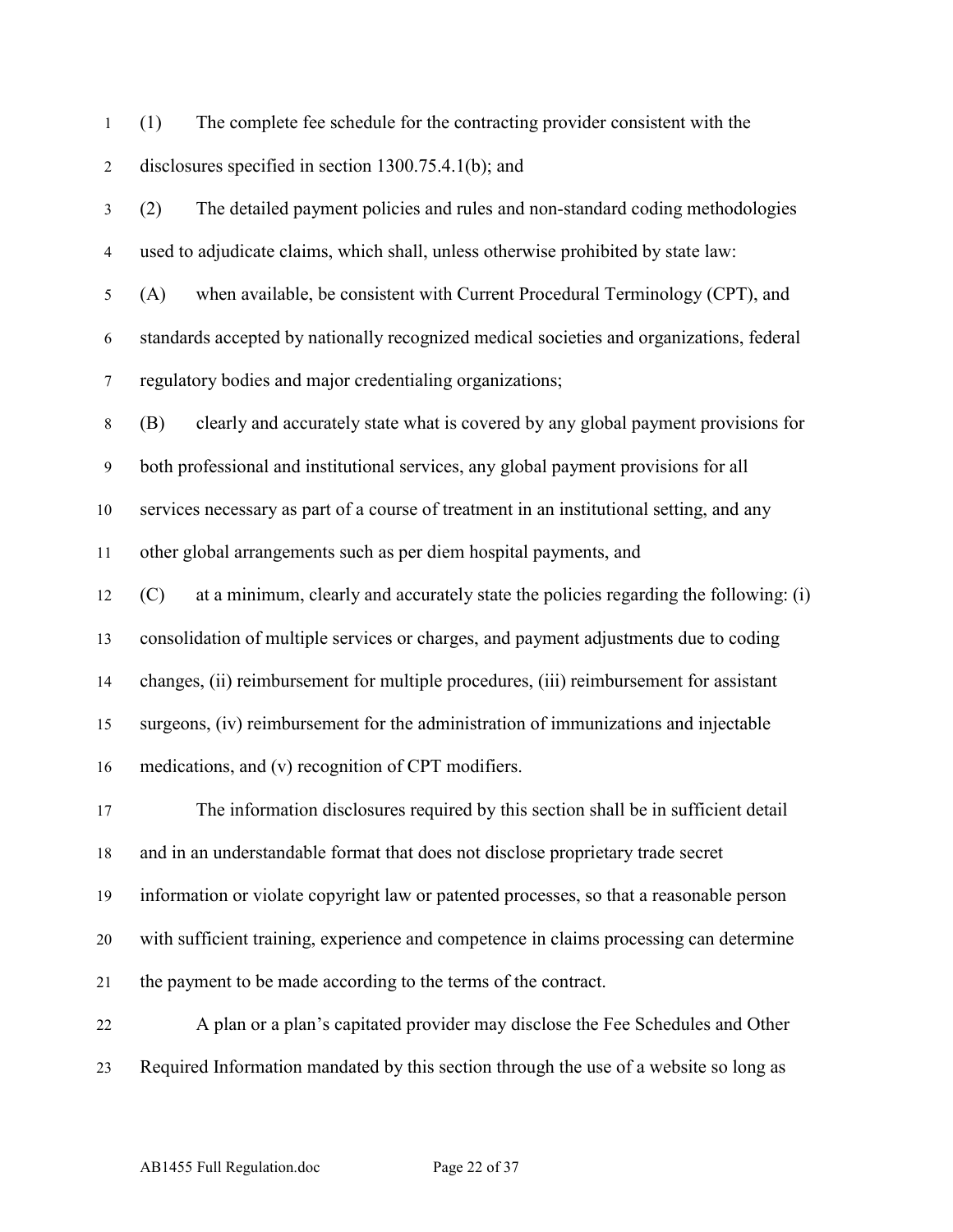the plan or the plan's capitated provider provides written notice to the contracted provider at least 45 days prior to implementing a website transmission format or posting any changes to the information on the website. (p) Waiver Prohibited.The plan and the plan's capitated provider shall not require or allow a provider to waive any right conferred upon the provider or any obligation imposed upon the plan by sections 1371, 1371.1, 1371.2, 1371.22, 137l.35, 1371.36, 1371.37, 1371.4, and 1371.8 of the Health and Safety Code and sections 1300.71, 1300.71.38, 1300.71.4, and 1300.77.4 of title 28, relating to claims processing or payment. Any contractual provision or other agreement purporting to constitute, create or result in such a waiver is null and void. (q) Required Reports. (1) Within 60 days of the close of each calendar quarter, the plan shall disclose to the Department in a single combined document: (A) any emerging patterns of claims payment deficiencies; (B) whether any of its claims processing organizations or capitated providers failed to timely and accurately reimburse 95% of its claims (including the payment of interest and penalties) consistent with sections 1371, 1371.1, 1371.2, 1371.22, 137l.35, 1371.36, 1371.37, 1371.4, and 1371.8 of the Health and Safety Code and sections 1300.71, 1300.71.38, 1300.71.4, and 1300.77.4 of title 28; and (C) the corrective action that has been undertaken over the preceding two quarters. The first report from the plan shall be due within 45 days after the close of the calendar quarter that ends 120 days after the effective date of these regulations. (2) Within 15 days of the close of each calendar year, beginning with the 2004 calendar year, the plan shall submit to the Director, as part of the Annual Plan Claims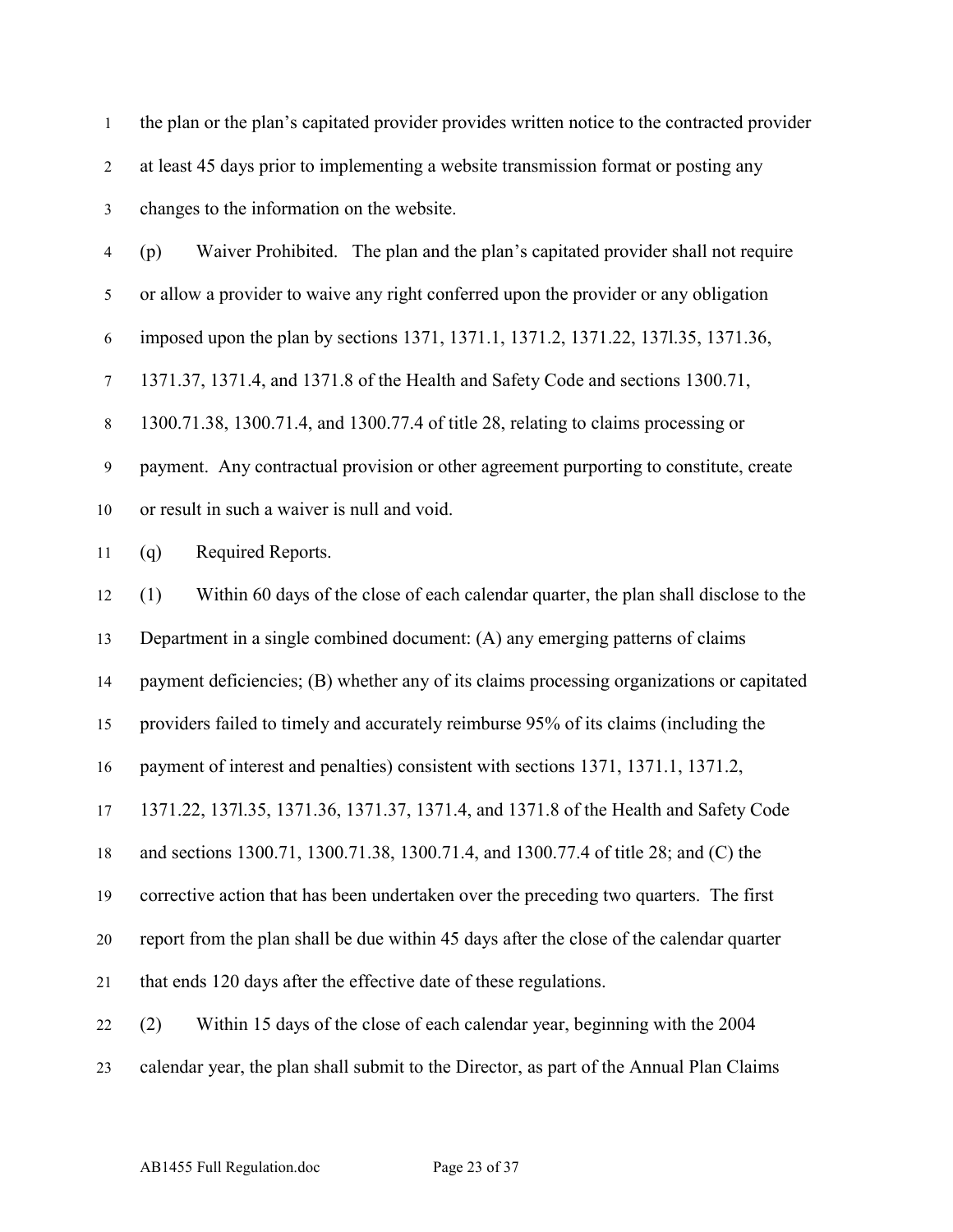| $\mathbf{1}$     | Payment and Dispute Resolution Mechanism Report as specified in section 1367(h) of         |
|------------------|--------------------------------------------------------------------------------------------|
| $\overline{2}$   | the Health and Safety Code and section 1300.71.38(k) of title 28, in an electronic format  |
| $\mathfrak{Z}$   | (to be supplied by the Department), information disclosing the claims payment              |
| $\overline{4}$   | compliance status of the plan and each of its claims processing organizations and          |
| $\sqrt{5}$       | capitated providers with each of sections 1371, 1371.1, 1371.2, 1371.22, 1371.35,          |
| 6                | 1371.36, 1371.37, 1371.4, and 1371.8 of the Health and Safety Code and sections            |
| $\boldsymbol{7}$ | 1300.71, 1300.71.38, 1300.71.4, and 1300.77.4 of title 28. The Annual Plan Claims          |
| $\,8\,$          | Payment and Dispute Resolution Mechanism Report for 2004 shall include claims              |
| $\mathbf{9}$     | payment and dispute resolution data received from October 1, 2003 through September        |
| 10               | 30, 2004. Each subsequent Annual Plan Claims Payment and Dispute Resolution                |
| 11               | Mechanism Report shall include claims payment and dispute resolution data received for     |
| 12               | the last calendar quarter of the year preceding the reporting year and the first three     |
| 13               | calendar quarters for the reporting year.                                                  |
| 14               | The claims payment compliance status portion of the Annual Plan Claims<br>(A)              |
| 15               | Payment and Dispute Resolution Mechanism Report shall: (i) be based upon the plan's        |
| 16               | claims processing organization's and the plan's capitated provider's Quarterly Claims      |
| 17               | Payment Performance Reports submitted to the plan and upon the audits and other            |
| 18               | compliance processes of the plan consistent with section 1300.71.38(m) and (ii) include a  |
| 19               | detailed, informative statement: (1) disclosing any established or documented patterns of  |
| 20               | claims payment deficiencies, (2) outlining the corrective action that has been undertaken, |
| 21               | and (3) explaining how that information has been used to improve the plan's                |
| 22               | administrative capacity, plan-provider relations, claim payment procedures, quality        |
| 23               | assurance system (process) and quality of patient care (results). The information          |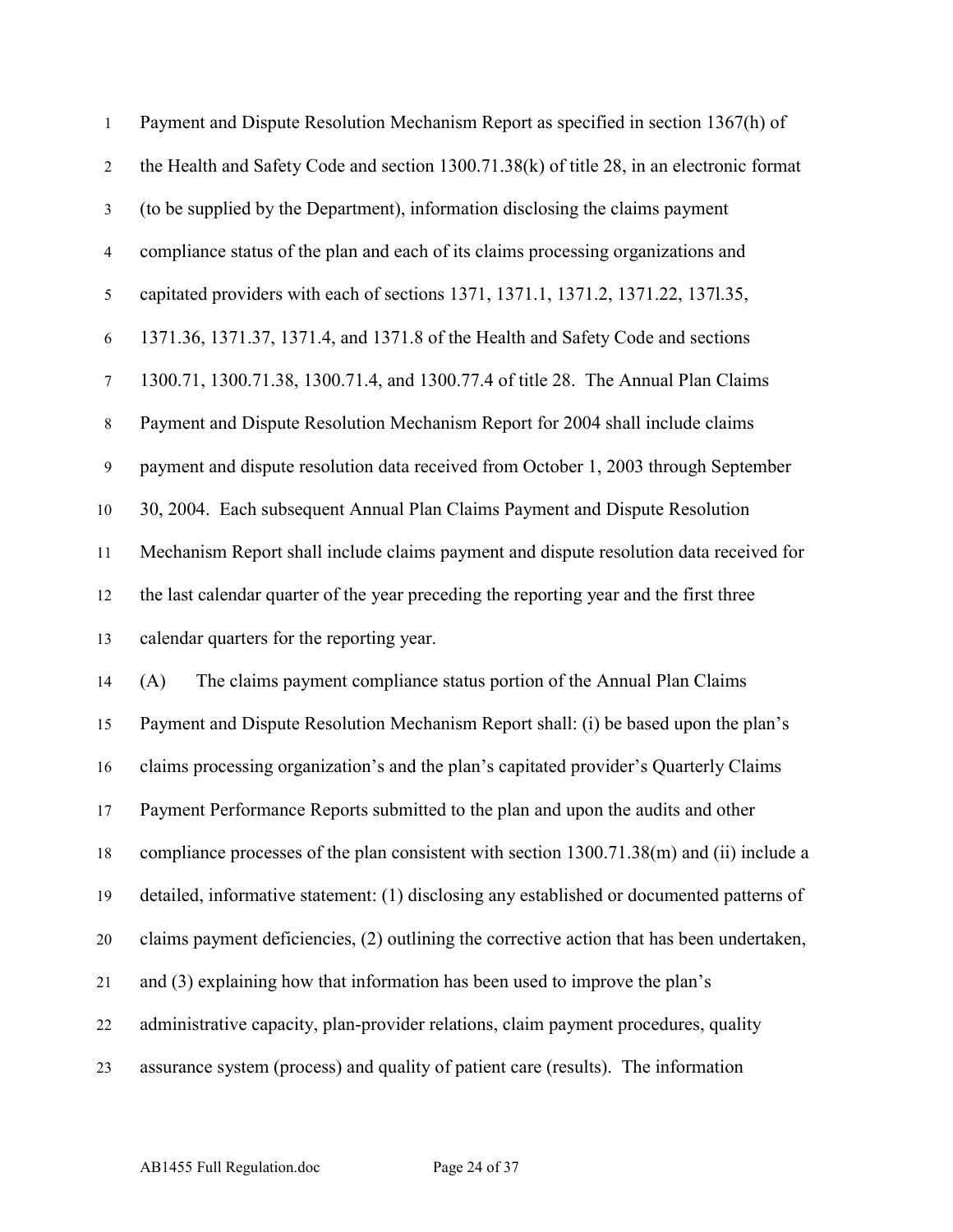| $\mathbf{1}$     | provided pursuant to this section shall be submitted with the Annual Plan Claims             |
|------------------|----------------------------------------------------------------------------------------------|
| $\overline{2}$   | Payment and Dispute Resolution Mechanism Report and may be accompanied by a cover            |
| $\mathfrak{Z}$   | letter requesting confidential treatment pursuant to section 1007 of title 28.               |
| $\overline{4}$   | Confidentiality.<br>(r)                                                                      |
| 5                | The claims payment compliance status portion of the plan's Annual Plan Claims                |
| 6                | Payment and Dispute Resolution Mechanism Report and the Quarterly disclosures                |
| $\tau$           | pursuant to section $(q)(1)$ to the Department shall be public information except for        |
| $\,8\,$          | information disclosed pursuant to section $(q)(2)(A)(ii)$ , that the Director, pursuant to a |
| $\boldsymbol{9}$ | plan's written request, determines should be maintained on a confidential basis.             |
| 10               | Review and Enforcement.<br>(s)                                                               |
| 11               | The Department may review the plan's and the plan's capitated provider's claims<br>(1)       |
| 12               | processing system through periodic medical surveys and financial examinations under          |
| 13               | sections 1380, 1381 or 1382 of the Health and Safety Code, and when appropriate,             |
| 14               | through the investigation of complaints of demonstrate and unjust payment patterns.          |
| 15               | Failure of a plan to comply with the requirements of sections 1371, 1371.1,<br>(2)           |
| 16               | 1371.2, 1371.22, 1371.35, 1371.36, 1371.37, 1371.4, and 1371.8 of the Health and Safety      |
| 17               | Code and sections 1300.71, 1300.71.38, 1300.71.4, and 1300.77.4 of title 28 may              |
| 18               | constitute a basis for disciplinary action against the plan. The civil, criminal, and        |
| 19               | administrative remedies available to the Director under the Health and Safety Code and       |
| 20               | this regulation are not exclusive, and may be sought and employed in any combination         |
| 21               | deemed advisable by the Director to enforce the provisions of this regulation.               |
| 22               | Violations of the Health and Safety Code and this regulation are subject to<br>(3)           |
| 23               | enforcement action whether or not remediated, although a plan's identification and self-     |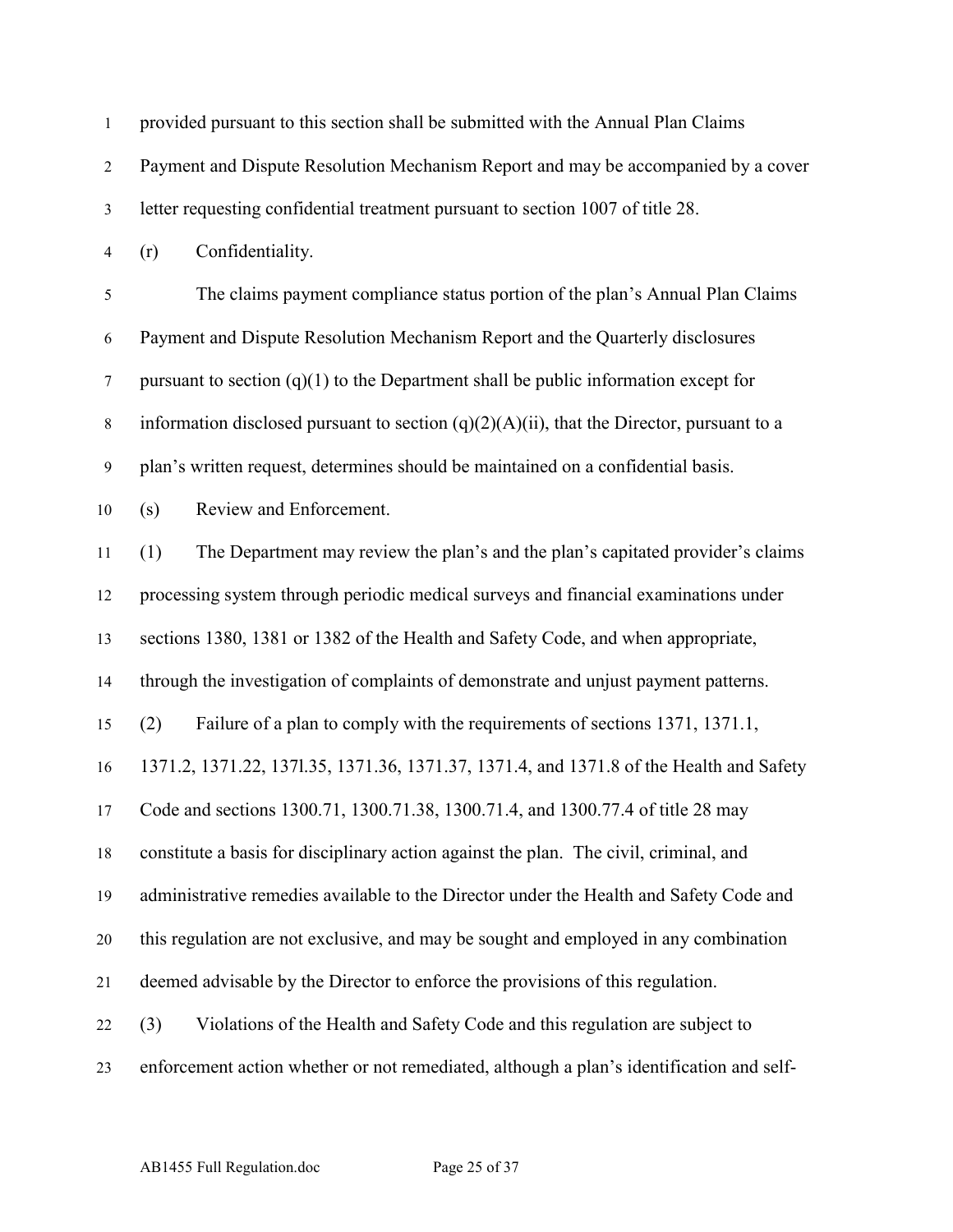initiated remediation of deficiencies may be considered in determining the appropriate penalty.

 (4) In making a determination that a plan's or a plan's capitated provider's practice, policy or procedure constitutes a "demonstrable and unjust payment pattern" or "unfair payment pattern," the Director shall consider the documentation or justification for the implementation of the practice, policy or procedure and may consider the aggregate amount of money involved in the plan's or the plan's capitated provider's action or inaction; the number of claims adjudicated by the plan or plan's capitated provider during the time period in question, legitimate industry practices, whether there is evidence that the provider had engaged in an unfair billing practice, the potential impact of the payment practices on the delivery of health care or on provider practices; the plan's or the plan's capitated provider's intentions or knowledge of the violation(s); the speed and effectiveness of appropriate remedial measures implemented to ameliorate harm to providers or patients, or to preclude future violations; and any previous related or similar enforcement actions involving the plan or the plan's capitated provider. (5) Within 30 days of receipt of notice that the Department is investigating whether the plan's or the plan's capitated provider's practice, policy or procedure constitutes a demonstrable and unjust payment pattern, the plan may submit a written response documenting that the practice, policy or procedure was a necessary and reasonable claims settlement practice and consistent with sections 1371, 1371.35 and 1371.37 of the Health and Safety Code and these regulations;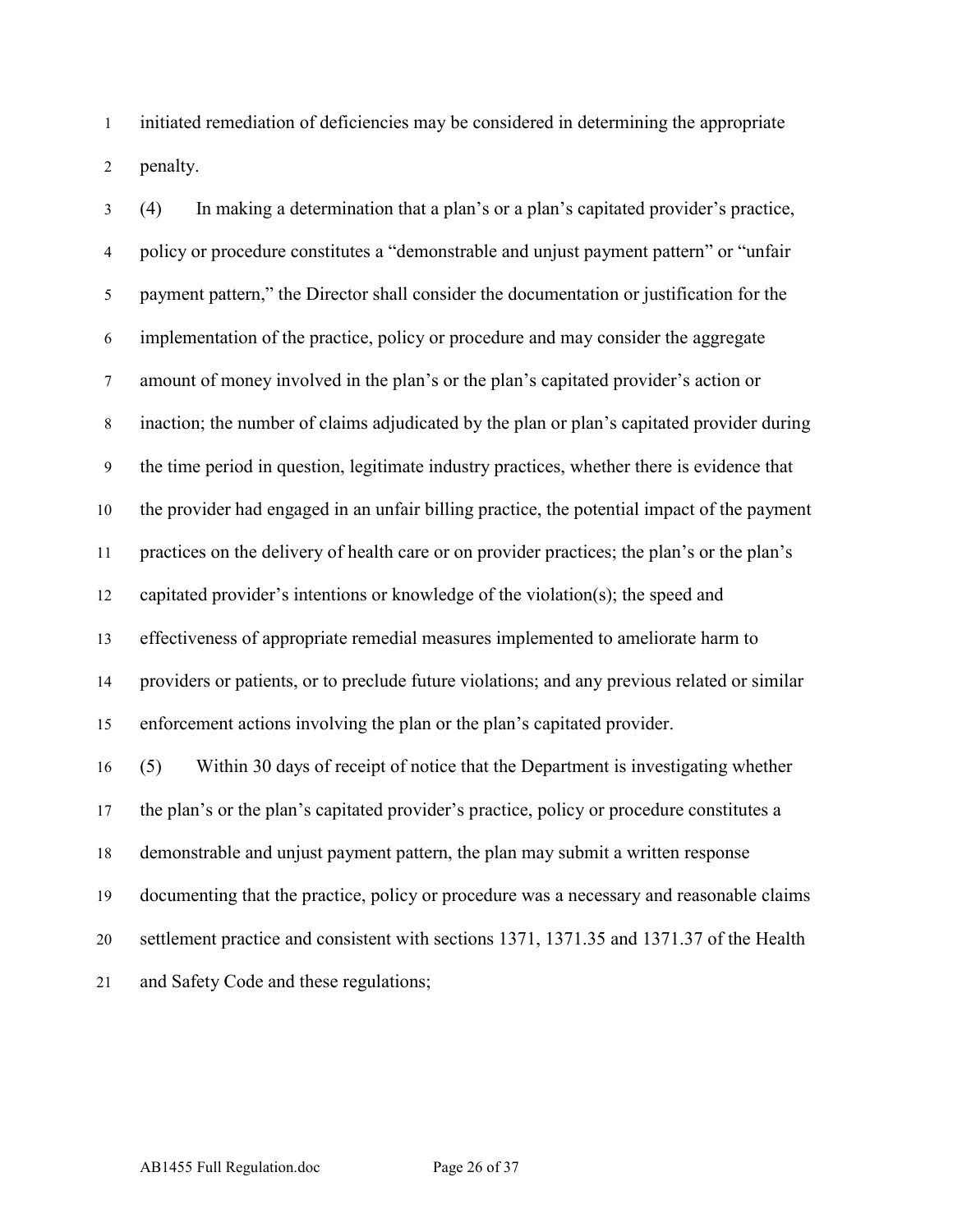| $\mathbf{1}$   | In addition to the penalties that may be assessed pursuant to section $(s)(2)$ , a plan<br>(6)                                                  |
|----------------|-------------------------------------------------------------------------------------------------------------------------------------------------|
| $\overline{2}$ | determined to be engaged in a Demonstrable and Unjust Payment Pattern may be subject                                                            |
| $\mathfrak{Z}$ | to any combination of the following additional penalties:                                                                                       |
| $\overline{4}$ | (A)<br>The imposition of an additional monetary penalty to reflect the serious nature of                                                        |
| 5              | the demonstrable and unjust payment pattern;                                                                                                    |
| 6              | The imposition, for a period of up to three $(3)$ years, of a requirement that the plan<br>(B)                                                  |
| $\tau$         | reimburse complete and accurate claims in a shorter time period than the time period                                                            |
| $\,8\,$        | prescribed in section $(g)$ of this regulation and sections 1371 and 1371.35 of the Health                                                      |
| $\mathbf{9}$   | and Safety Code; and                                                                                                                            |
| 10             | The appointment of a claims monitor or conservator to supervise the plan's claim<br>(C)                                                         |
| 11             | payment activities to insure timely compliance with claims payment obligations.                                                                 |
| 12             | The plan shall be responsible for the payment of all costs incurred by the                                                                      |
| 13             | Department in any administrative and judicial actions, including the cost to monitor the                                                        |
| 14             | plan's and the plan's capitated provider's compliance.                                                                                          |
| 15             | Compliance. Plans and the plans' capitated providers shall be fully compliant<br>(t)                                                            |
| 16             | with these regulations on or before January 1, 2004.                                                                                            |
| 17<br>18       | Note: Authority cited: Sections 1344, 1371.38, 1371.1 and 1371.8. Reference cited:<br>Sections 1367, 1370, and 1371.38, Health and Safety Code. |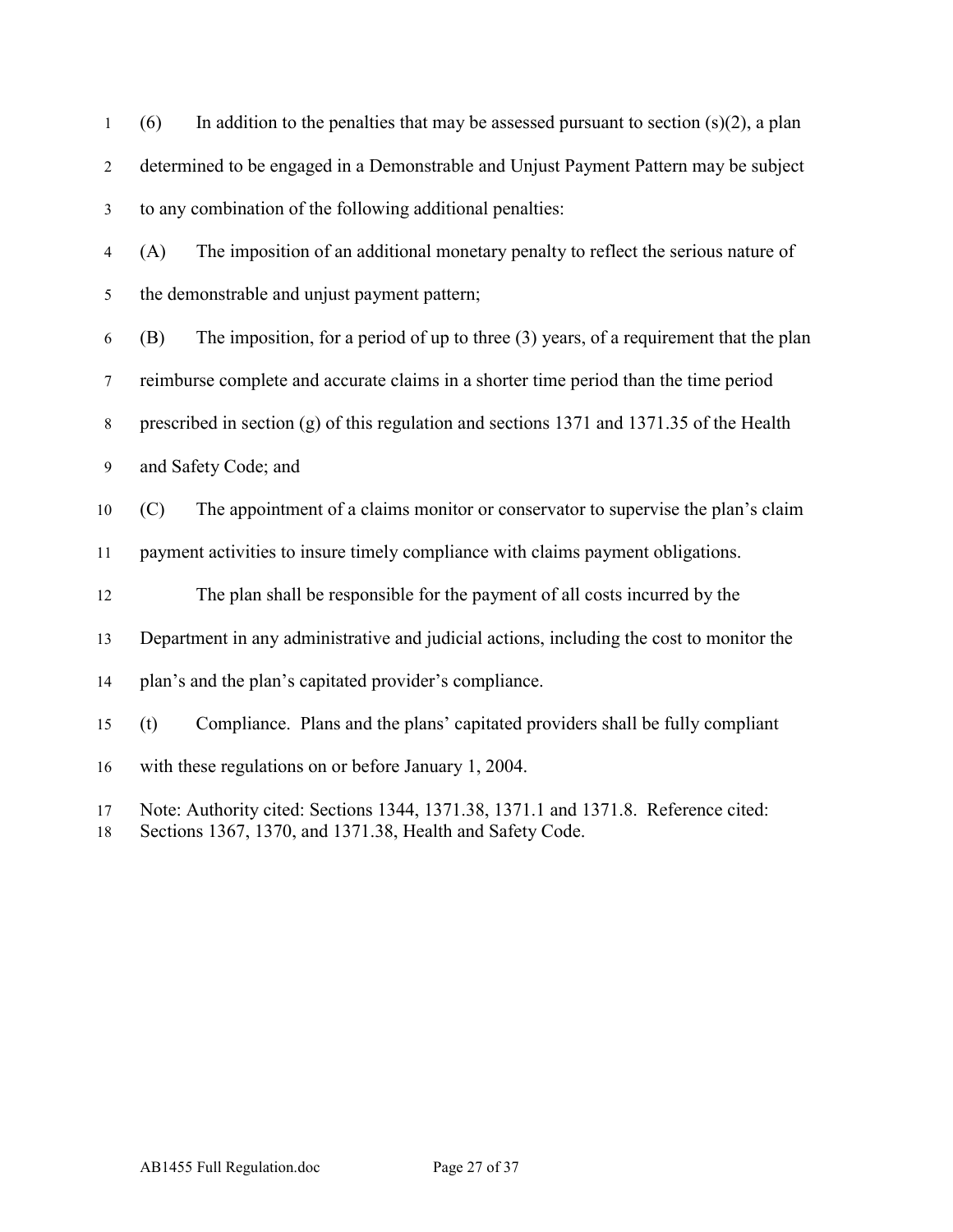\*\*\*\*\*\*\*\*\*\*\*\*\*\*\*\*\*\*\*\*\*\*\*\*\*\*\*\*\*\*\*\*\*\*\*\*\*\*\*\*\*\*\*\*\*\*\*\*\*\*\*\*\*\*\*\*\*\*\*\*\*\*\*\*\*\*\*\*\*\*\*\*\*\*\*\*\*

| 2              | Adopt Section 1300.71.38, California Code of Regulations (CCR) title 28, to read:         |
|----------------|-------------------------------------------------------------------------------------------|
| $\mathfrak{Z}$ | Fast, Fair and Cost-Effective Dispute Resolution Mechanism<br>1300.71.38.                 |
| 4              | All health care service plans and their capitated providers that pay claims (plan's       |
| 5              | capitated provider) shall establish a fast, fair and cost-effective dispute resolution    |
| 6              | mechanism to process and resolve contracted and non-contracted provider disputes. The     |
| $\tau$         | plan and the plan's capitated provider may maintain separate dispute resolution           |
| $8\,$          | mechanisms for contracted and non-contracted provider disputes and separate dispute       |
| 9              | resolution mechanisms for claims and other types of billing and contract disputes,        |
| 10             | provided that each mechanism complies with sections 1367(h), 1371, 1371.1, 1371.2,        |
| 11             | 1371.22, 1371.35, 1371.36, 1371.37, 1371.4, and 1371.8 of the Health and Safety Code      |
| 12             | and sections 1300.71, 1300.71.38, 1300.71.4, and 1300.77.4 of title 28. Arbitration shall |
| 13             | not be deemed a provider dispute or a provider dispute resolution mechanism for the       |
| 14             | purposes of this section.                                                                 |
| 15             | Definitions:<br>(a)                                                                       |
| 16             | "Contracted Provider Dispute" means a contracted provider's written notice to the<br>(1)  |

 plan or the plan's capitated provider challenging, appealing or requesting reconsideration of a claim (or a bundled group of substantially similar multiple claims that are individually numbered) that has been denied, adjusted or contested or seeking resolution of a billing determination or other contract dispute (or a bundled group of substantially similar multiple billing or other contractual disputes that are individually numbered) or disputing a request for reimbursement of an overpayment of a claim that contains, at a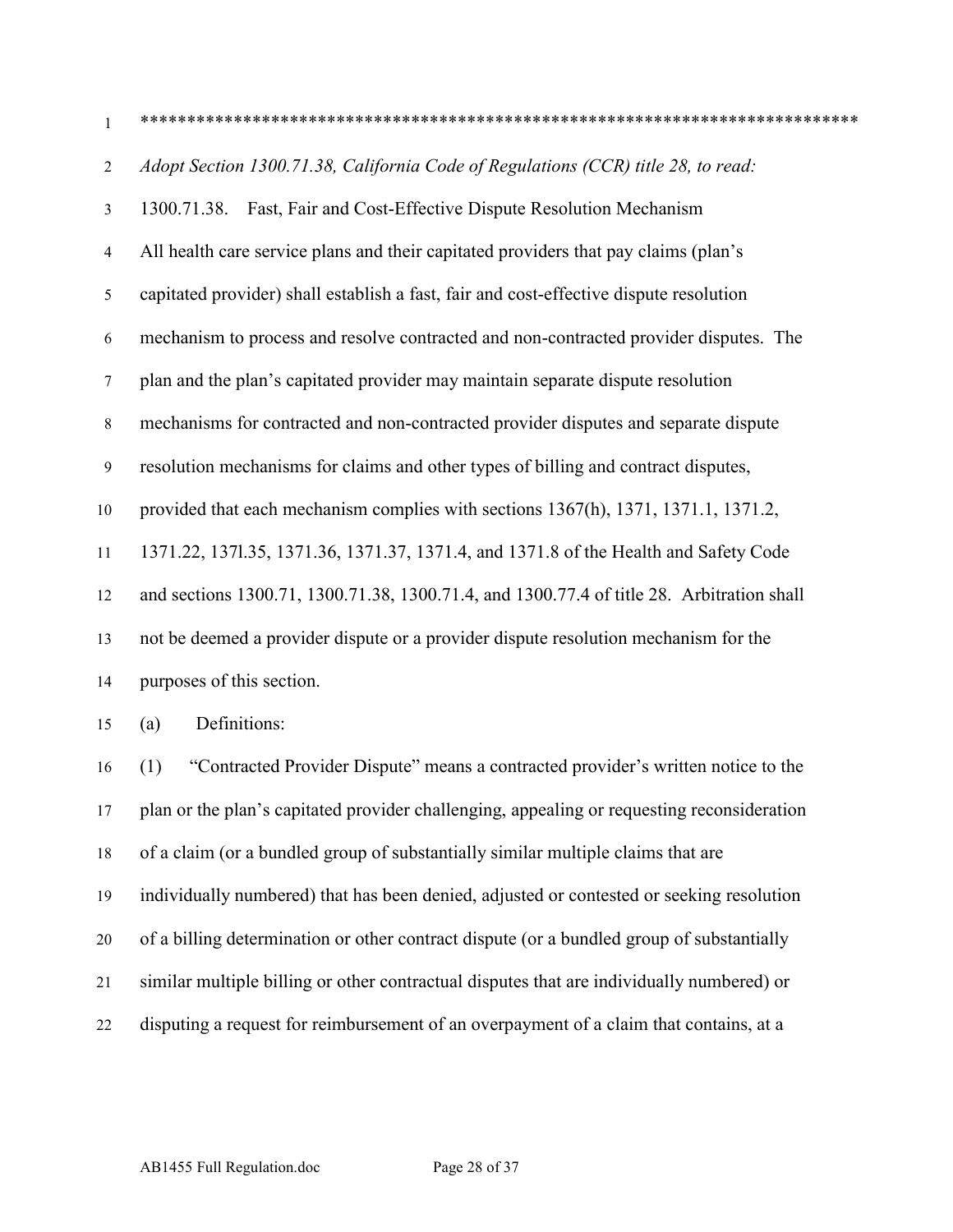minimum, the following information: the provider's name; the provider's identification number; contact information; and:

 (A) If the dispute concerns a claim or a request for reimbursement of an overpayment of a claim, a clear identification of the disputed item, the date of service and a clear explanation of the basis upon which the provider believes the payment amount, request for additional information, request for reimbursement for the overpayment of a claim, contest, denial, adjustment or other action is incorrect; (B) If the dispute is not about a claim, a clear explanation of the issue and the provider's position thereon; and (C) If the dispute involves an enrollee or group of enrollees: the name and identification number(s) of the enrollee or enrollees, a clear explanation of the disputed item, including the date of service and the provider's position thereon. (2) "Non-Contracted Provider Dispute" means a non-contracted provider's written notice to the plan or the plan's capitated provider challenging, appealing or requesting reconsideration of a claim (or a bundled group of substantially similar claims that are individually numbered) that has been denied, adjusted or contested or disputing a request for reimbursement of an overpayment of a claim that contains, at a minimum, the following information: the provider's name, the provider's identification number, contact information and: (A) If the dispute concerns a claim or a request for reimbursement of an overpayment of a claim, a clear identification of the disputed item, including the date of service, and a

clear explanation of the basis upon which the provider believes the payment amount,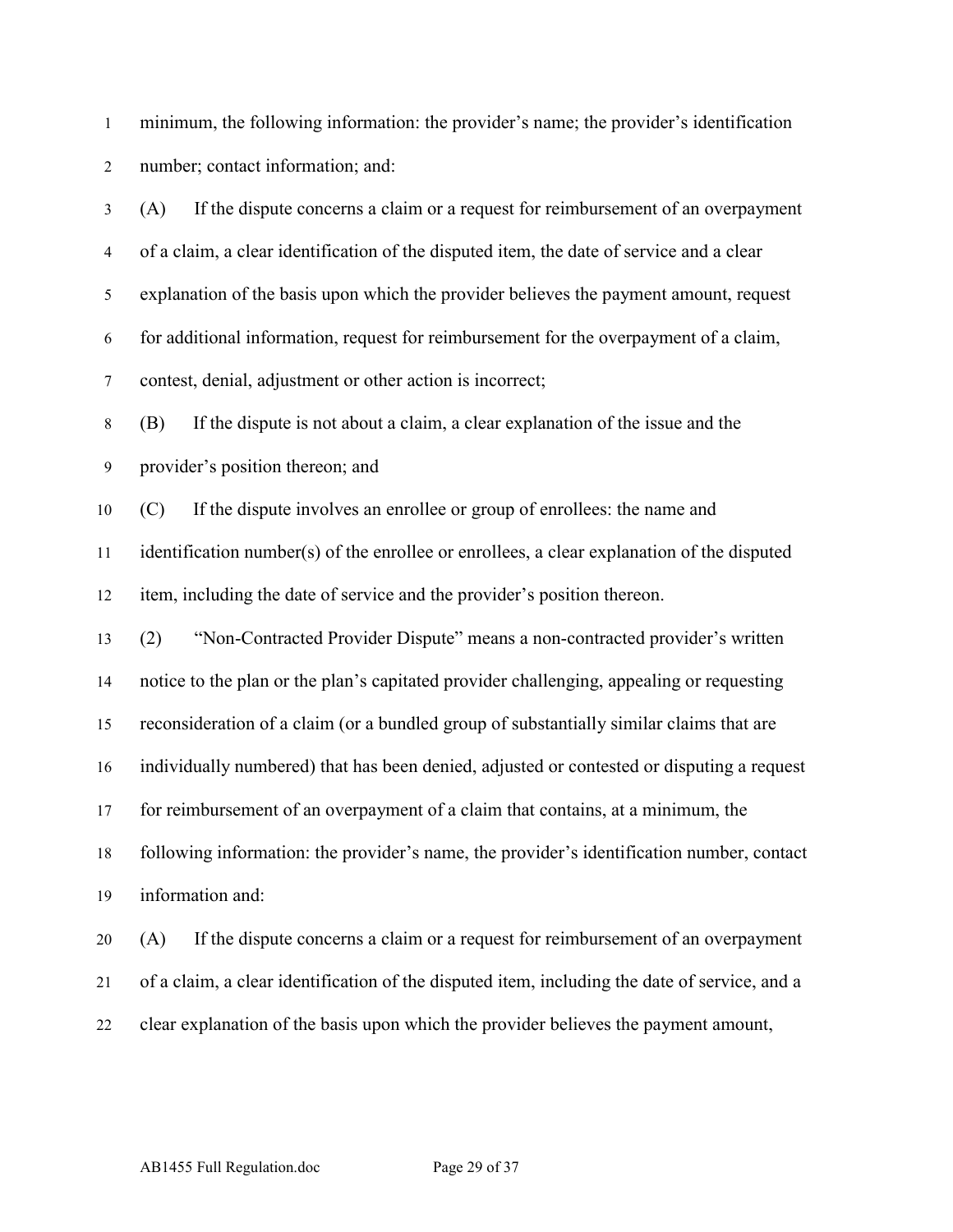request for additional information, contest, denial, request for reimbursement of an overpayment of a claim or other action is incorrect.

 (B) If the dispute involves an enrollee or group of enrollees, the name and identification number(s) of the enrollee or enrollees, a clear explanation of the disputed item, including the date of service and the provider's position thereon.

 (3) "Date of receipt" means the working day when the provider dispute or amended provider dispute, by physical or electronic means, is first delivered to the plan's or the plan's capitated provider's designated dispute resolution office or post office box. This definition shall not affect the presumption of receipt of mail set forth in Evidence Code section 641.

 (4) "Date of Determination" means the date of postmark or electronic mark on the written provider dispute determination or amended provider dispute determination that is delivered, by physical or electronic means, to the claimant's office or other address of record. To the extent that a postmark or electronic mark is unavailable to confirm the Date of Determination, the Department may consider, when auditing the plan's or the plan's capitated provider's provider dispute mechanism, the date the check is printed for any monies determined to be due and owing the provider and date the check is presented for payment. This definition shall not affect the presumption of receipt of mail set forth in Evidence Code section 641.

 (5) "Plan" for the purposes of this section means a licensed health care service plan and its contracted claims processing organization(s).

 (b) Notice to Provider of Dispute Resolution Mechanism(s). Whenever the plan or the plan's capitated provider contests, adjusts or denies a claim, it shall inform the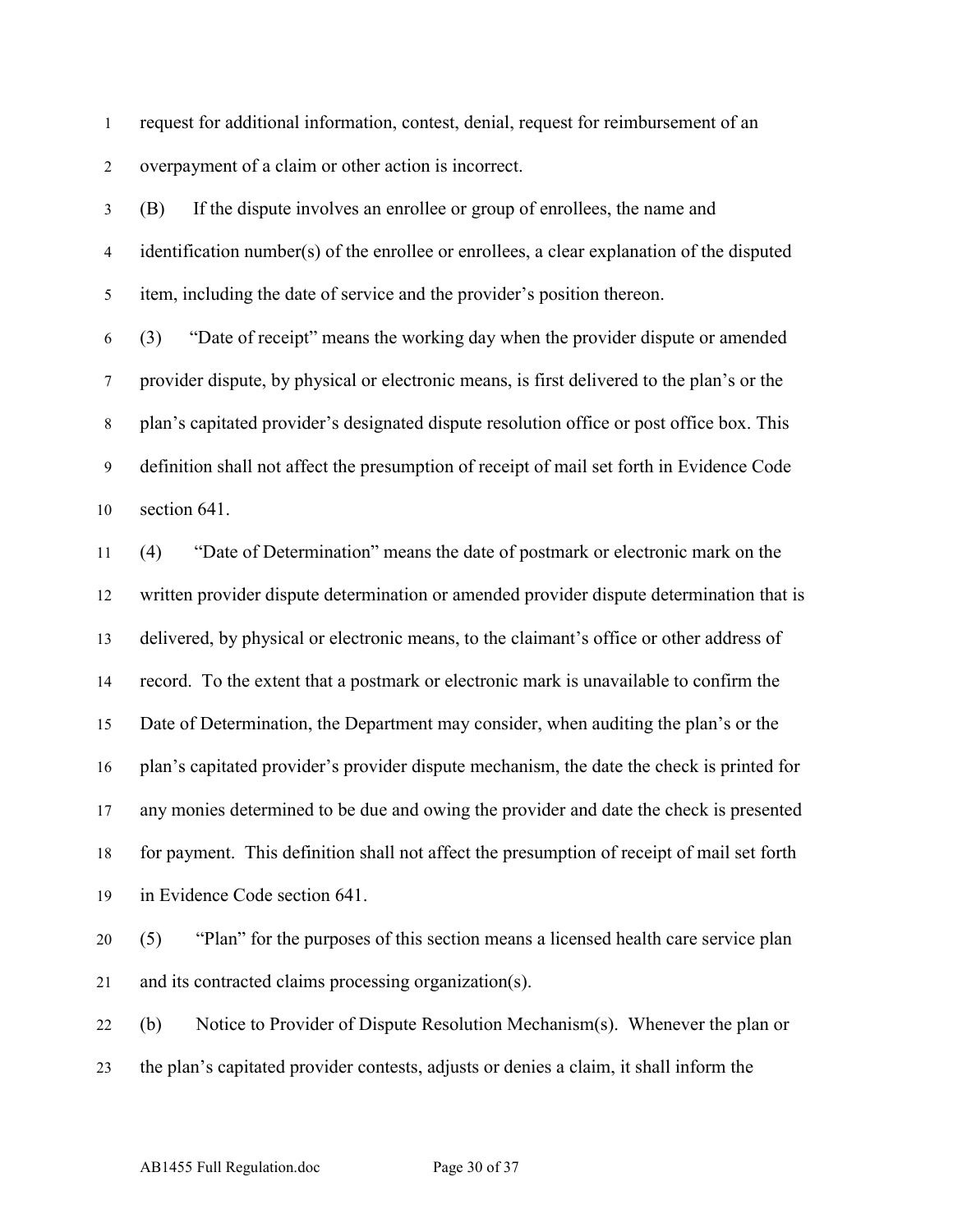provider of the availability of the provider dispute resolution mechanism and the procedures for obtaining forms and instructions, including the mailing address, for filing a provider dispute.

 (c) Submission of Provider Disputes. The plan and the plan's capitated provider shall establish written procedures for the submission, receipt, processing and resolution of contracted and non-contracted provider disputes that, at a minimum, provide that:

 (1) Provider disputes be submitted utilizing the same number assigned to the original claim; thereafter the plan or the plan's capitated provider shall process and track the provider dispute in a manner that allows the plan, the plan's capitated provider, the provider and the Department to link the provider dispute with the number assigned to the original claim.

 (2) Contracted Provider Disputes be submitted in a manner consistent with 13 procedures disclosed in sections  $1300.71(1)(1) - (4)$ .

 (3) Non-contracted Provider Disputes be submitted in a manner consistent with the directions for obtaining forms and instructions for filing a provider dispute attached to the plan's or the plan's capitated provider's notice that the subject claim has been denied, adjusted or contested or pursuant to the directions for filing Non-contracted Provider Disputes contained on the plan's or the plan's capitated provider's website.

 (4) The plan shall resolve any provider dispute submitted on behalf of an enrollee or a group of enrollees treated by the provider in the plan's consumer grievance process and not in the plan's or the plan's capitated provider's dispute resolution mechanism. The plan may verify the enrollee's authorization to proceed with the grievance prior to submitting the complaint to the plan's consumer grievance process. When a provider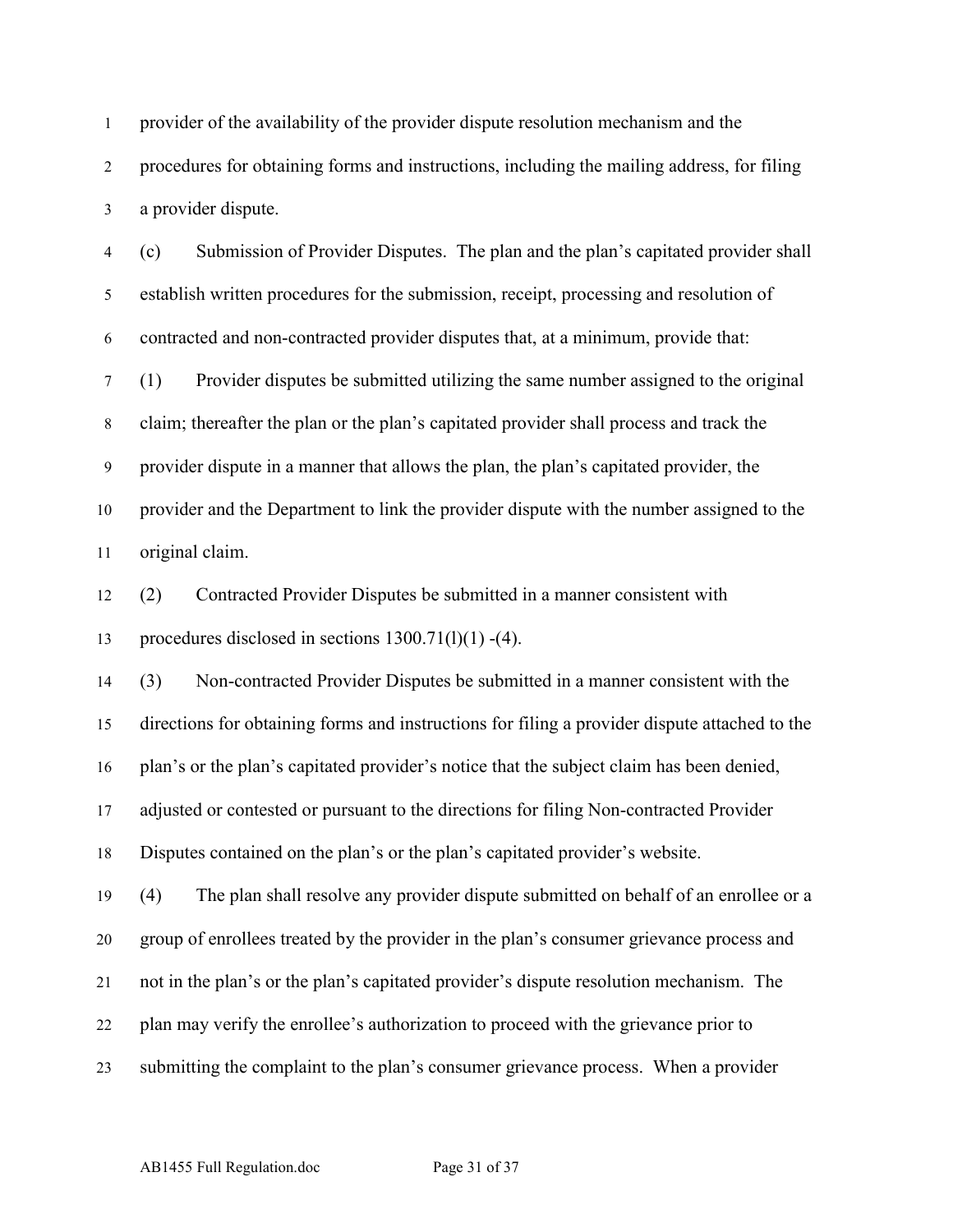submits a dispute on behalf of an enrollee or a group of enrollees, the provider shall be deemed to be joining with or assisting the enrollee within the meaning of section 1368 of the Health and Safety Code.

(d) Time Period for Submission.

 (1) Neither the plan nor the plan's capitated provider that pays claims, except as required by any state or federal law or regulation, shall impose a deadline for the receipt of a provider dispute for an individual claim, billing dispute or other contractual dispute that is less than 365 days of plan's or the plan's capitated provider's action or, in the case of inaction, that is less than 365 days after the Time for Contesting or Denying Claims has expired. If the dispute relates to a demonstrable and unfair payment pattern by the plan or the plan's capitated provider, neither the plan nor the plan's capitated provider shall impose a deadline for the receipt of a dispute that is less than 365 days from the plan's or the plan's capitated provider's most recent action or in the case of inaction that is less than 365 days after the most recent Time for Contesting or Denying Claims has expired. (2) The plan or the plan's capitated provider may return any provider dispute 16 lacking the information enumerated in either section (a)(1) or (a)(2), if the information is in the possession of the provider and is not readily accessible to the plan or the plan's capitated provider. Along with any returned provider dispute, the plan or the plan's capitated provider shall clearly identify in writing the missing information necessary to 20 resolve the dispute consistent with sections  $1300.71(a)(10)$  and  $(11)$  and  $1300.71(d)(1)$ , (2) and (3). Except in situation where the claim documentation has been returned to the provider, no plan or a plan's capitated provider shall request the provider to resubmit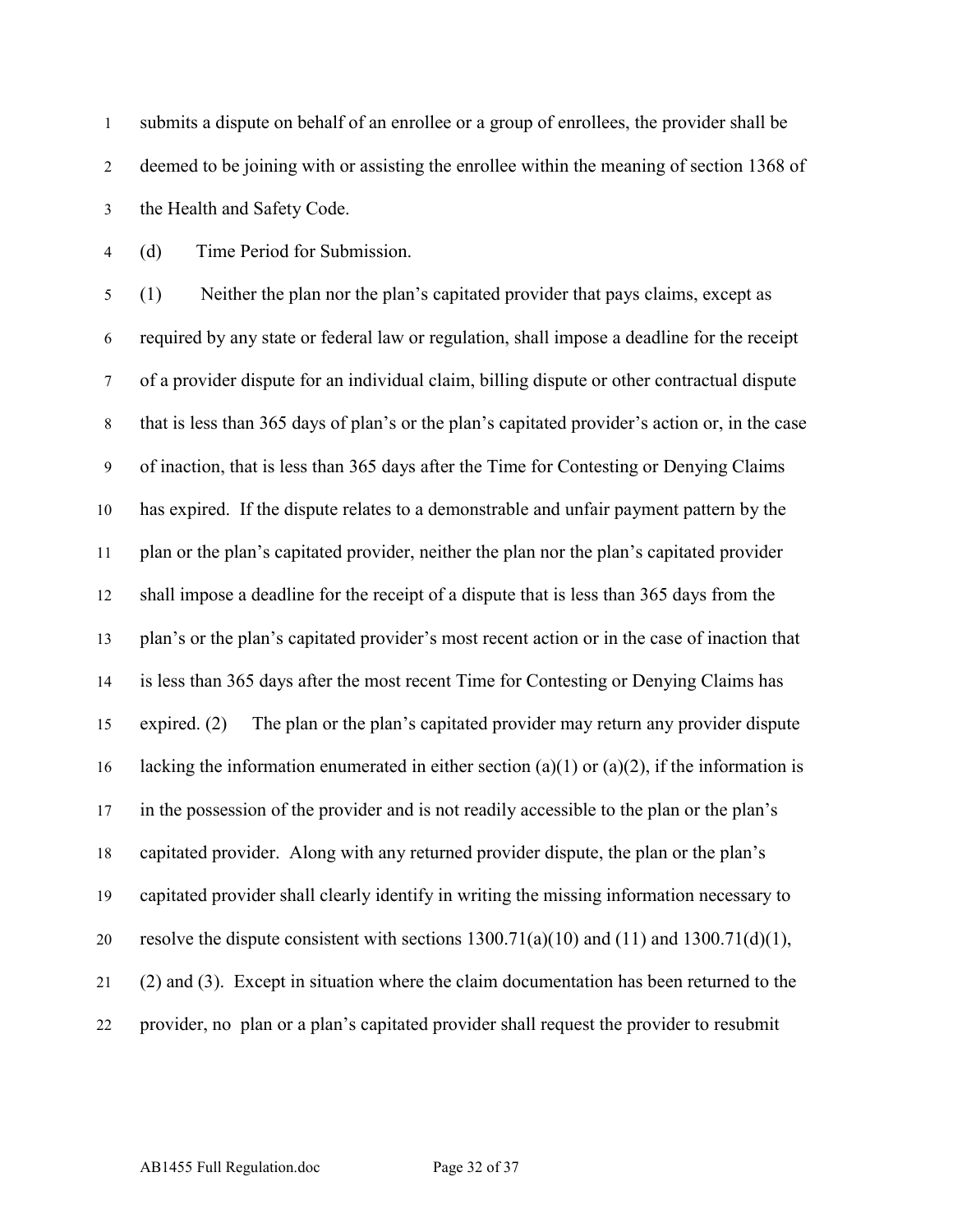claim information or supporting documentation that the provider previously submitted to the plan or the plan's capitated provider as part of the claims adjudication process.

 (3) A provider may submit an amended provider dispute within thirty (30) working days of the date of receipt of a returned provider dispute setting forth the missing information.

 (e) Time Period for Acknowledgment. A plan or a plan's capitated provider shall enter into its dispute resolution mechanism system(s) each provider dispute submission (whether or not complete), and shall identify and acknowledge the receipt of each provider dispute:

 (1) In the case of an electronic provider dispute, the acknowledgement shall be provided within two (2) working days of the date of receipt of the electronic provider dispute by the office designated to receive provider disputes, or

 (2) In the case of a paper provider dispute, the acknowledgement shall be provided within fifteen (15) working days of the date of receipt of the paper provider dispute by the office designated to receive provider disputes.

 (f) Time Period for Resolution and Written Determination. The plan or the plan's capitated provider shall resolve each provider dispute or amended provider dispute,

consistent with applicable state and federal law and the provisions of sections 1371,

1371.1, 1371.2, 1371.22, 1371.35, 1371.37, 1371.4 and 1371.8 of the Health and Safety

Code and section 1300.71, 1300.71.38, 1300.71.4 and 1300.77.4 of title 28, and issue a

written determination stating the pertinent facts and explaining the reasons for its

determination within 45 working days after the date of receipt of the provider dispute or

the amended provider dispute.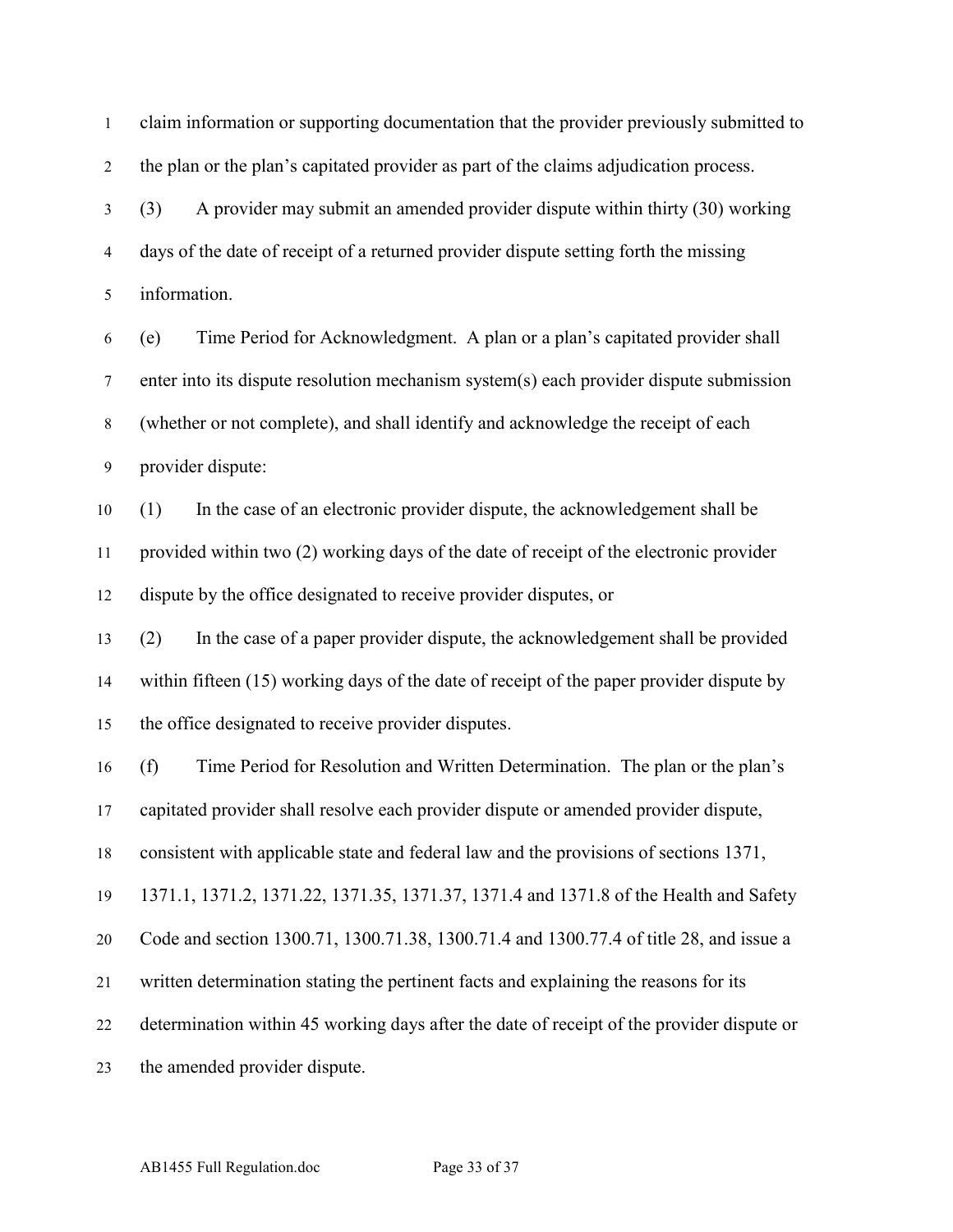| $\mathbf{1}$     | Copies of provider disputes and determinations, including all notes, documents                  |
|------------------|-------------------------------------------------------------------------------------------------|
| $\overline{2}$   | and other information upon which the plan or the plan's capitated provider relied to reach      |
| $\mathfrak{Z}$   | its decision, and all reports and related information shall be retained for at least the period |
| $\overline{4}$   | specified in section 1300.85.1 of title 28.                                                     |
| $\mathfrak s$    | Past Due Payments. If the provider dispute or amended provider dispute involves<br>(g)          |
| 6                | a claim and is determined in whole or in part in favor of the provider, the plan or the         |
| $\tau$           | plan's capitated provider shall pay any outstanding monies determined to be due, and all        |
| $\,8\,$          | interest and penalties required under sections 1371 and 1371.35 of the Health and Safety        |
| $\boldsymbol{9}$ | Code and section 1300.71 of title 28, within five (5) working days of the issuance of the       |
| 10               | Written Determination. Accrual of interest and penalties for the payment of these               |
| 11               | resolved provider disputes shall commence on the day following the expiration of "Time          |
| 12               | for Reimbursement" as forth in section $1300.71(g)$ .                                           |
| 13               | Designation of Plan Officer. The plan and the plan's capitated provider shall each<br>(h)       |
| 14               | designate a principal officer, as defined by section $1300.45$ (o) of title 28, to be primarily |
| 15               | responsible for the maintenance of their respective provider dispute resolution                 |
| 16               | mechanism(s), for the review of its operations and for noting any emerging patterns of          |
| 17               | provider disputes to improve administrative capacity, plan-provider relations, claim            |
| 18               | payment procedures and patient care. The designated principal officer shall be                  |
| 19               | responsible for preparing, the reports and disclosures as specified in sections                 |
| 20               | 1300.71(e)(3) and (q) and 1300.71.38(k) of title 28.                                            |
| 21               | No Discrimination. The plan or the plan's capitated provider shall not<br>(i)                   |
| 22               | discriminate or retaliate against a provider (including but not limited to the cancellation     |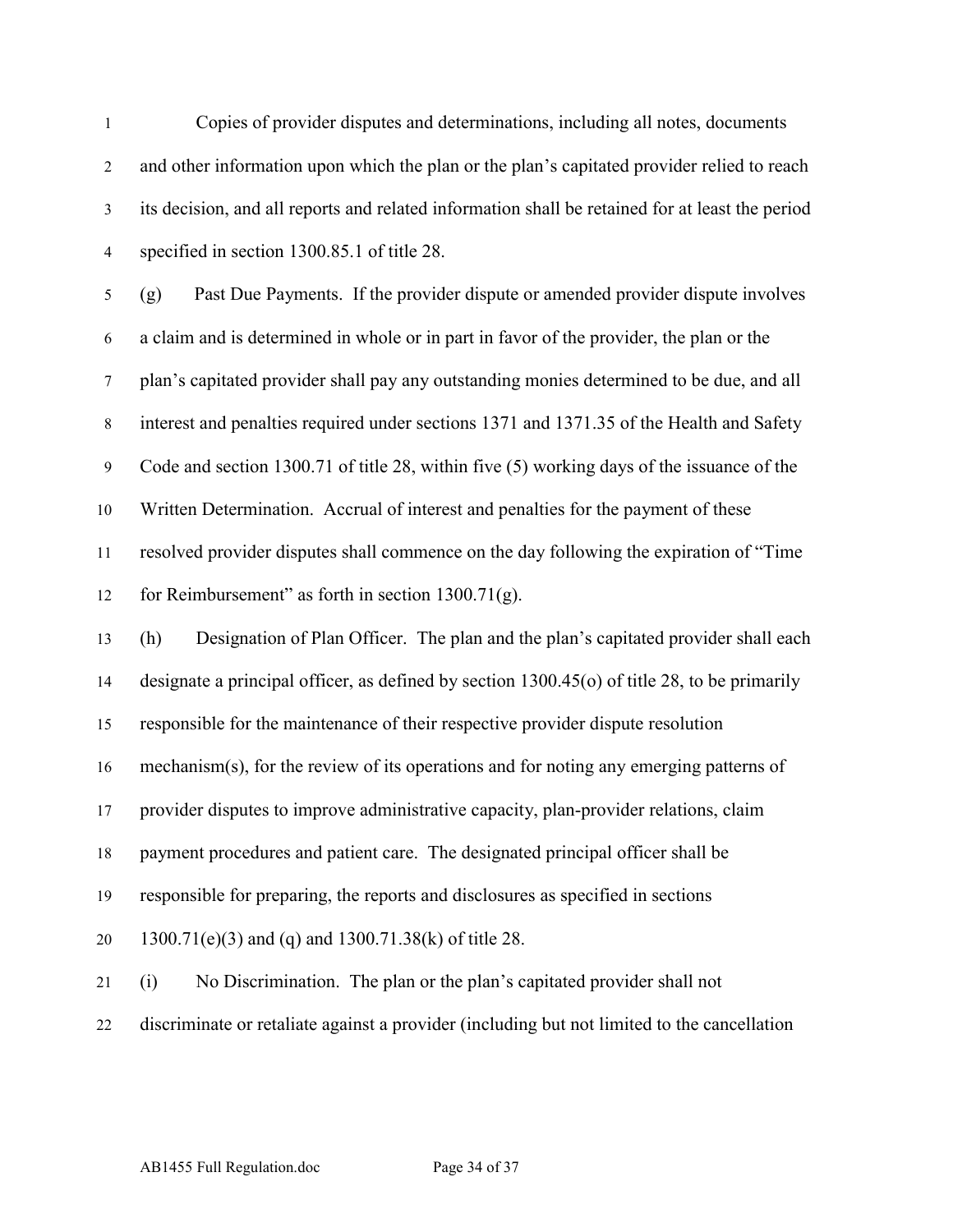of the provider's contract) because the provider filed a contracted provider dispute or a non-contracted provider dispute.

 (j) Dispute Resolution Costs. A provider dispute received under this section shall be received, handled and resolved by the plan and the plan's capitated provider without charge to the provider. Notwithstanding the foregoing, the plan and the plan's capitated provider shall have no obligation to reimburse a provider for any costs incurred in connection with utilizing the provider dispute resolution mechanism. (k) Required Reports. Beginning with the 2004 calendar year and for each subsequent year, the plan shall submit to the Department no more than fifteen (15) days after the close of the calendar year, an "Annual Plan Claims Payment and Dispute Resolution Mechanism Report," described in part in Section 1300.71(q) of this regulation, on an electronic form to be supplied by the Department Managed Health Care pursuant to section 1300.41.8 of title 28 containing the following, which shall be reported 14 based upon the date of receipt of the provider dispute or amended provider dispute: (1) Information on the number and types of providers using the dispute resolution mechanism; (2) A summary of the disposition of all provider disputes, which shall include an informative description of the types, terms and resolution. Disputes contained in a bundled submission shall be reported separately as individual disputes. Information may be submitted in an aggregate format so long as all data entries are appropriately footnoted to provide full and fair disclosure; and (3) A detailed, informative statement disclosing any emerging or established patterns

of provider disputes and how that information has been used to improve the plan's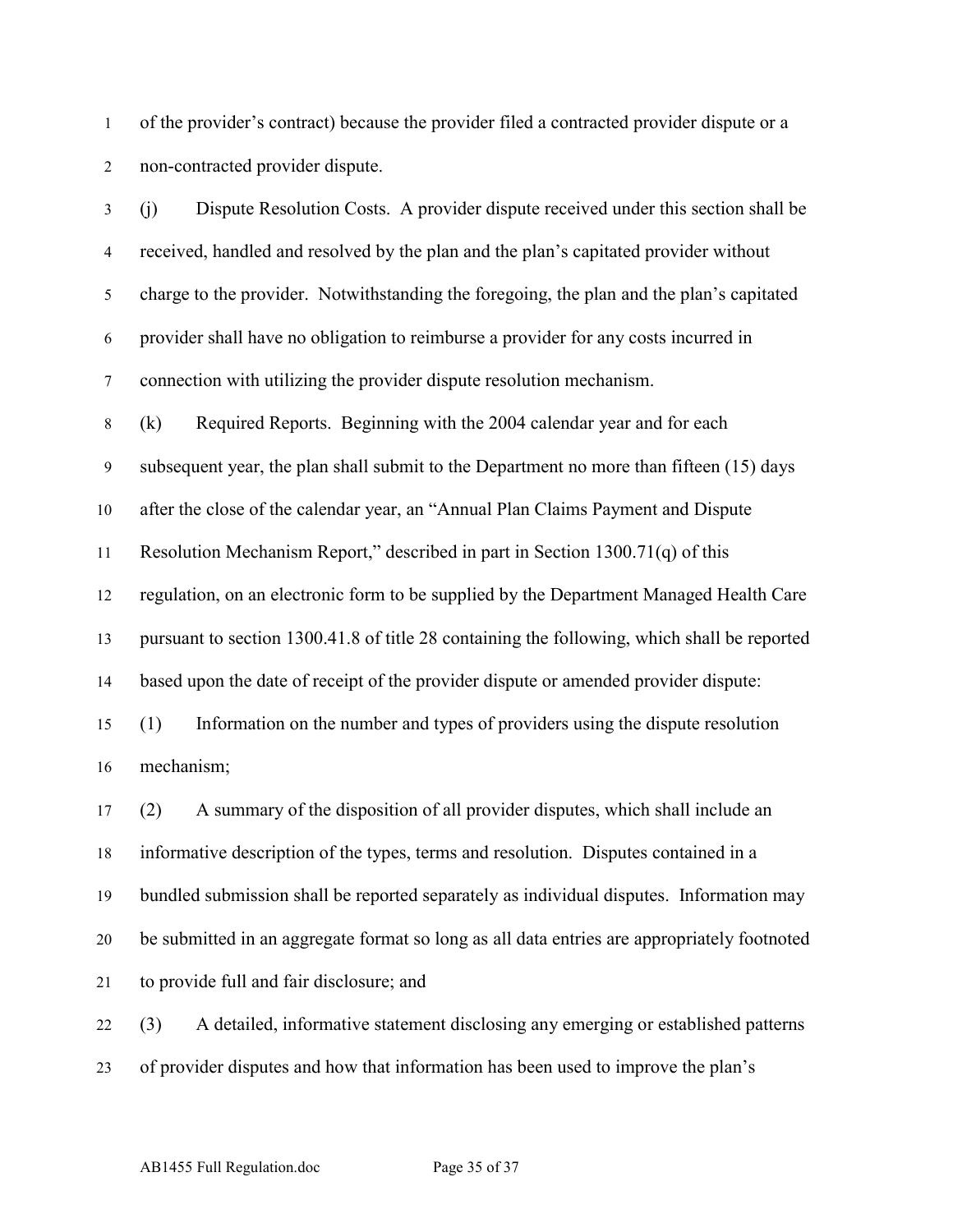| $\mathbf{1}$   | administrative capacity, plan-provider relations, claim payment procedures, quality         |
|----------------|---------------------------------------------------------------------------------------------|
| $\overline{2}$ | assurance system (process) and quality of patient care (results) and how the information    |
| $\mathfrak{Z}$ | has been used in the development of appropriate corrective action plans. The information    |
| $\overline{4}$ | provided pursuant to this paragraph shall be submitted with, but separately from the other  |
| 5              | portions of the Annual Plan Claims Payment and Dispute Resolution Mechanism Report          |
| 6              | and may be accompanied by a cover letter requesting confidential treatment pursuant         |
| $\tau$         | section 1007 of title 28.                                                                   |
| $8\,$          | (4)<br>The first report shall be due on or before January 15, 2005.                         |
| $\overline{9}$ | Confidentiality.<br>(1)                                                                     |
| 10             | The plan's Annual Plan Claims Payment and Dispute Resolution Mechanism<br>(1)               |
| 11             | Report to the Department regarding its dispute resolution mechanism shall be public         |
| 12             | information except for information disclosed pursuant to section $(k)(3)$ above, that the   |
| 13             | Director, pursuant to a plan's written request, determines should be maintained on a        |
| 14             | confidential basis.                                                                         |
| 15             | The plan's quarterly disclosures pursuant to section $1300.71(q)(1)$ shall be public<br>(2) |
| 16             | information except for the information relating to the plan's corrective action strategies  |
| 17             | that the Director, pursuant to a plan's written request, determines should be maintained    |
| 18             | on a confidential basis.                                                                    |
| 19             | Review and Enforcement.<br>(m)                                                              |
| 20             | The Department shall review the plan's and the plan's capitated provider's<br>(1)           |
| 21             | provider dispute resolution mechanism(s), including the records of provider disputes filed  |
| 22             | with the plan and remedial action taken pursuant to section $1300.71.38(m)(3)$ , through    |
| 23             | medical surveys and financial examinations under sections 1380, 1381 or 1382 of the         |